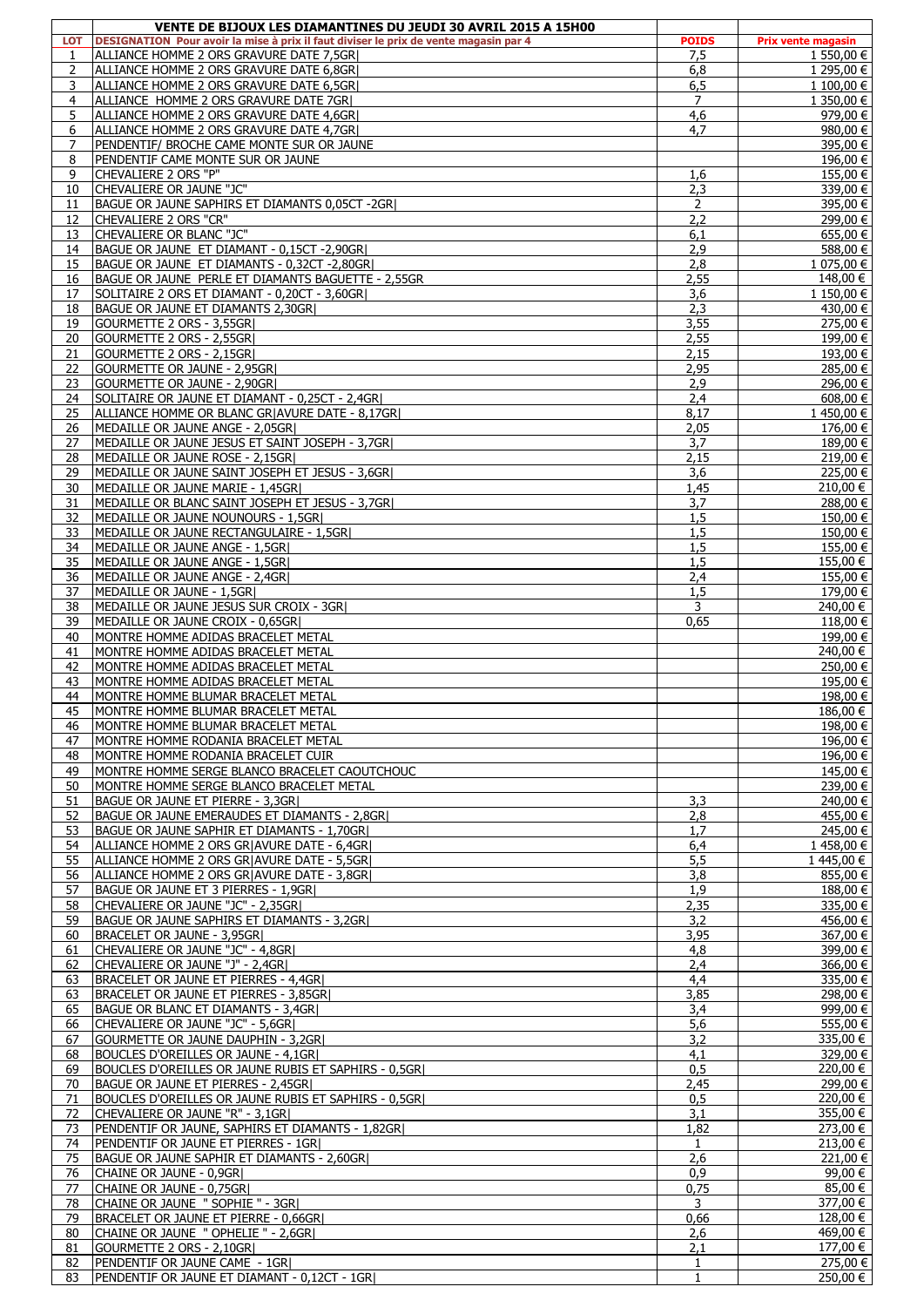| 84         | PENDENTIF 2 ORS ET DIAMANTS - 0,03 CT - 1,10GR                                                              | 1.1            | 198,00 €                                                                                                                                                                                                                                                                                                                                    |
|------------|-------------------------------------------------------------------------------------------------------------|----------------|---------------------------------------------------------------------------------------------------------------------------------------------------------------------------------------------------------------------------------------------------------------------------------------------------------------------------------------------|
| 85         | PENDENTIF 2 ORS PETIT OURS - 0,03 CT - 2,30GR                                                               | 2,3            | 179,00 €                                                                                                                                                                                                                                                                                                                                    |
|            |                                                                                                             |                |                                                                                                                                                                                                                                                                                                                                             |
| 86         | PENDENTIF OR JAUNE ET PIERRE - 1,30GR                                                                       | 1,3            | 174,00 €                                                                                                                                                                                                                                                                                                                                    |
| 87         | PENDENTIF PERLE GR ISE - OR BLANC - 2GR                                                                     | 2              | 220,00 €                                                                                                                                                                                                                                                                                                                                    |
|            |                                                                                                             |                | 289,00 €                                                                                                                                                                                                                                                                                                                                    |
| 88         | PENDENTIF PERLE GRIISE - OR JAUNE - 2,3GRI                                                                  | 2,3            |                                                                                                                                                                                                                                                                                                                                             |
| 89         | PENDENTIF PERLE GR ISE - OR BLANC - 2,3GR                                                                   | 2,3            | 220,00 €                                                                                                                                                                                                                                                                                                                                    |
| 90         | PENDENTIF PERLE GR ISE - OR BLANC - 2GR                                                                     | 2              | 269,00 €                                                                                                                                                                                                                                                                                                                                    |
|            |                                                                                                             |                |                                                                                                                                                                                                                                                                                                                                             |
| 91         | PENDENTIF PERLE GRIISE - OR BLANC - 2GRI                                                                    | 2              | 255,00 €                                                                                                                                                                                                                                                                                                                                    |
| 92         | PENDENTIF PERLE GR ISE - OR BLANC - 3,3GR                                                                   | 3,3            | 360,00 €                                                                                                                                                                                                                                                                                                                                    |
|            |                                                                                                             |                |                                                                                                                                                                                                                                                                                                                                             |
| 93         | BOUCLES D OREILLES 2 ORS ET DIAMANTS - 0,03 CT - 0,7GR                                                      | 0.7            | 279,00 €                                                                                                                                                                                                                                                                                                                                    |
| 94         | PENDENTIF OR JAUNE ET PERLE DE CULTURE BLANCHE - 0,95GR                                                     | 0,95           | 198,00 €                                                                                                                                                                                                                                                                                                                                    |
|            |                                                                                                             |                |                                                                                                                                                                                                                                                                                                                                             |
| 95         | PAIRE BOUCLES D'OREILLES OR JAUNE - 1,6GR                                                                   | 1,6            | 255,00 €                                                                                                                                                                                                                                                                                                                                    |
| 96         | PAIRE BOUCLES D'OREILLES OR JAUNE ET PIERRE - 0,5GR                                                         |                | 177,00 €                                                                                                                                                                                                                                                                                                                                    |
|            |                                                                                                             | 0,5            |                                                                                                                                                                                                                                                                                                                                             |
| 97         | PAIRE BOUCLES D'OREILLES OR JAUNE ET PIERRE - 0,4GR                                                         | 0,7            | 199,00 €                                                                                                                                                                                                                                                                                                                                    |
| 98         | PAIRE BOUCLES D'OREILLES OR JAUNE ET PIERRE - 1,6GR                                                         | 1,6            | 175,00 €                                                                                                                                                                                                                                                                                                                                    |
|            |                                                                                                             |                |                                                                                                                                                                                                                                                                                                                                             |
| 99         | PAIRE BOUCLES D'OREILLES 2 ORS - 1,10GR                                                                     | 1.1            | 195,00 €                                                                                                                                                                                                                                                                                                                                    |
| 100        |                                                                                                             |                | 139,00 €                                                                                                                                                                                                                                                                                                                                    |
|            | MONTRE HOMME BEUCHAT BRACELET CUIR                                                                          |                |                                                                                                                                                                                                                                                                                                                                             |
| 101        | MONTRE HOMME BEUCHAT BRACELET CUIR                                                                          |                | 139,00 €                                                                                                                                                                                                                                                                                                                                    |
| 102        | MONTRE HOMME BEUCHAT BRACELET CUIR                                                                          |                | 169,00 €                                                                                                                                                                                                                                                                                                                                    |
|            |                                                                                                             |                |                                                                                                                                                                                                                                                                                                                                             |
| 103        | MONTRE HOMME BEUCHAT BRACELET CUIR                                                                          |                | 198,00€                                                                                                                                                                                                                                                                                                                                     |
| 104        | MONTRE HOMME FESTINA BRACELET CUIR                                                                          |                | 198,00 €                                                                                                                                                                                                                                                                                                                                    |
|            |                                                                                                             |                |                                                                                                                                                                                                                                                                                                                                             |
| 105        | MONTRE HOMME FESTINA BRACELET CUIR                                                                          |                | 198,00 €                                                                                                                                                                                                                                                                                                                                    |
| 106        | MONTRE HOMME TIMEX BRACELET CAOUTCHOUC                                                                      |                | 155,00 €                                                                                                                                                                                                                                                                                                                                    |
|            |                                                                                                             |                |                                                                                                                                                                                                                                                                                                                                             |
| 107        | MONTRE HOMME BLUMAR BRACELET METAL                                                                          |                | $106,00 \in  $                                                                                                                                                                                                                                                                                                                              |
| 108        | MONTRE HOMME POLICE BRACELET CUIR                                                                           |                | 268,00 €                                                                                                                                                                                                                                                                                                                                    |
|            |                                                                                                             |                |                                                                                                                                                                                                                                                                                                                                             |
| 109        | MONTRE HOMME BLUMAR BRACELET METAL                                                                          |                | 183,00 €                                                                                                                                                                                                                                                                                                                                    |
| 110        | MONTRE HOMME GUY LAROCHE BRACELET CUIR                                                                      |                | 255,00 €                                                                                                                                                                                                                                                                                                                                    |
|            |                                                                                                             |                |                                                                                                                                                                                                                                                                                                                                             |
| 111        | BAGUE OR JAUNES ET PIERRES - 2,70GR                                                                         | 2,7            | 199,00 €                                                                                                                                                                                                                                                                                                                                    |
| 112        | BAGUE OR BLANC DAUPHIN - 1,70GR                                                                             | 1,7            | 125,00 €                                                                                                                                                                                                                                                                                                                                    |
|            |                                                                                                             |                |                                                                                                                                                                                                                                                                                                                                             |
| 113        | BAGUE OR JAUNE DAUPHIN - 4GRI                                                                               | $\overline{4}$ | 147,00 €                                                                                                                                                                                                                                                                                                                                    |
| 114        | CHEVALIERE OR JAUNE "P" - 1,70GR)                                                                           | 1.7            | 149,00 €                                                                                                                                                                                                                                                                                                                                    |
|            |                                                                                                             |                |                                                                                                                                                                                                                                                                                                                                             |
| 115        | CHEVALIERE OR JAUNE "JC" - 2,8GR                                                                            | 2,8            | $355,00 \in$                                                                                                                                                                                                                                                                                                                                |
| 116        | CHEVALIERE 2 ORS "CR" - 2,2GR                                                                               | 2,2            | 340,00 €                                                                                                                                                                                                                                                                                                                                    |
|            |                                                                                                             |                |                                                                                                                                                                                                                                                                                                                                             |
| 117        | BAGUE OR JAUNE ET BRILLANTS - 2,7GR                                                                         | 2,8            | 355,00 €                                                                                                                                                                                                                                                                                                                                    |
| 118        | BAGUE SOLITAIRE OR BLANC ET DIAMANT - 0,25CT - 1,9GR                                                        | 1,9            | 955,00 €                                                                                                                                                                                                                                                                                                                                    |
|            |                                                                                                             |                |                                                                                                                                                                                                                                                                                                                                             |
| 119        | BAGUE OR JAUNE ET 3 PIERRES FLEURS - 1,2GR                                                                  | 1.2            | 480,00 €                                                                                                                                                                                                                                                                                                                                    |
| 120        | BAGUE OR JAUNE ET 4 PIERRES - 0,8GR                                                                         | 0,8            | 350,00 €                                                                                                                                                                                                                                                                                                                                    |
|            |                                                                                                             |                |                                                                                                                                                                                                                                                                                                                                             |
| 121        | BAGUE OR JAUNE ET PIERRE - 1,1GRI                                                                           | 1,1            | 650,00 €                                                                                                                                                                                                                                                                                                                                    |
| 122        | BAGUE OR JAUNE EMERAUDE ET DIAMANTS - 0,9GR                                                                 | 0,9            | 850,00 €                                                                                                                                                                                                                                                                                                                                    |
|            |                                                                                                             |                |                                                                                                                                                                                                                                                                                                                                             |
| 123        | BAGUE OR JAUNE - 1,4GR                                                                                      | 1,4            | $149,00$ €                                                                                                                                                                                                                                                                                                                                  |
| 124        | BAGUE OR JAUNE - 2.80GRI                                                                                    | 2,8            | 235,00 €                                                                                                                                                                                                                                                                                                                                    |
|            |                                                                                                             |                |                                                                                                                                                                                                                                                                                                                                             |
| 125        | PAIRE BOUCLES D OREILLES OR JAUNE EMERAUDE ET BRILLANTS - 0,4                                               | 0,4            | 160,00 €                                                                                                                                                                                                                                                                                                                                    |
| 126        | PENDENTIF OR JAUNE ET BRILLANTS - 0,8GR                                                                     | 0,8            | 289,00 €                                                                                                                                                                                                                                                                                                                                    |
|            |                                                                                                             |                |                                                                                                                                                                                                                                                                                                                                             |
| 127        | CHAINE OR JAUNE ET PENDENTIF OR JAUNE ET PIERRES - 1,7GR                                                    | 1,7            | 320,00 €                                                                                                                                                                                                                                                                                                                                    |
|            |                                                                                                             |                |                                                                                                                                                                                                                                                                                                                                             |
|            |                                                                                                             |                |                                                                                                                                                                                                                                                                                                                                             |
| 128        | PAIRE BOUCLES D OREILLES OR JAUNE ET BRILLANTS 0,6GR                                                        | 0,6            | 189,00 €                                                                                                                                                                                                                                                                                                                                    |
| 129        | PENDENTIF PERLE GRIISE - OR BLANC - 2GRI                                                                    | 2              | 225,00 €                                                                                                                                                                                                                                                                                                                                    |
|            |                                                                                                             |                |                                                                                                                                                                                                                                                                                                                                             |
|            | 130 MONTRE FEMME BEUCHAT BRACELET METAL                                                                     |                |                                                                                                                                                                                                                                                                                                                                             |
| 131        | MONTRE FEMME MORGAN BRACELET METAL                                                                          |                |                                                                                                                                                                                                                                                                                                                                             |
|            |                                                                                                             |                |                                                                                                                                                                                                                                                                                                                                             |
| 132        | IMONTRE FEMME CLYDA BRACELET METAL                                                                          |                |                                                                                                                                                                                                                                                                                                                                             |
| 133        | MONTRE FEMME CLYDA BRACELET CUIR                                                                            |                |                                                                                                                                                                                                                                                                                                                                             |
|            |                                                                                                             |                |                                                                                                                                                                                                                                                                                                                                             |
| 134        | MONTRE FEMME BEUCHAT BRACELET METAL                                                                         |                |                                                                                                                                                                                                                                                                                                                                             |
| 135        | MONTRE FEMME POLICE BRACELET METAL                                                                          |                |                                                                                                                                                                                                                                                                                                                                             |
|            |                                                                                                             |                |                                                                                                                                                                                                                                                                                                                                             |
| 136        | MONTRE FEMME ESPRIT BRACELET METAL                                                                          |                |                                                                                                                                                                                                                                                                                                                                             |
| 137        | MONTRE FEMME GUY LAROCHE BRACELET CUIR                                                                      |                | 159,00 €                                                                                                                                                                                                                                                                                                                                    |
|            |                                                                                                             |                |                                                                                                                                                                                                                                                                                                                                             |
| 138        | MONTRE FEMME MICHEL HERBELAIN BRACELET CUIR                                                                 |                |                                                                                                                                                                                                                                                                                                                                             |
| 139        | <b>IMONTRE FEMME BEUCHAT BRACELET CUIR</b>                                                                  |                |                                                                                                                                                                                                                                                                                                                                             |
|            |                                                                                                             |                |                                                                                                                                                                                                                                                                                                                                             |
| 140        | MONTRE FEMME DOLCE&GABBANA                                                                                  |                |                                                                                                                                                                                                                                                                                                                                             |
| 141        | MEDAILLE OR JAUNE CROIX HUGUENOTE - 1,6GR                                                                   | 1,6            |                                                                                                                                                                                                                                                                                                                                             |
|            |                                                                                                             |                |                                                                                                                                                                                                                                                                                                                                             |
| 142        | MEDAILLE OR BLANC CROIX HUGUENOTE - 1,6GR                                                                   | 1,6            |                                                                                                                                                                                                                                                                                                                                             |
| 143        | MEDAILLE OR JAUNE CROIX EGYPTIENNE - 2,5GR                                                                  | 2,5            |                                                                                                                                                                                                                                                                                                                                             |
|            |                                                                                                             |                |                                                                                                                                                                                                                                                                                                                                             |
|            | 144   MEDAILLE OR JAUNE CROIX EGYPTIENNE - 1,5GR                                                            | 1,5            |                                                                                                                                                                                                                                                                                                                                             |
| 145        | MEDAILLE OR JAUNE ETOILE DE DAVID - 0,55GR                                                                  | 0,55           |                                                                                                                                                                                                                                                                                                                                             |
|            |                                                                                                             |                |                                                                                                                                                                                                                                                                                                                                             |
| 146        | MEDAILLE OR JAUNE SIGNE POISSONS - 2,5GR                                                                    | 2,5            |                                                                                                                                                                                                                                                                                                                                             |
| 147        | MEDAILLE OR JAUNE SIGNE CANCER - 2,5GR                                                                      | 2.5            | 177,00 €                                                                                                                                                                                                                                                                                                                                    |
|            |                                                                                                             |                |                                                                                                                                                                                                                                                                                                                                             |
| 148        | MEDAILLE OR JAUNE SIGNE BALANCE - 1,45GR                                                                    | 1,45           | 99,00 €                                                                                                                                                                                                                                                                                                                                     |
| 149        | MEDAILLE OR JAUNE SIGNE CANCER - 0,6GR                                                                      | 0,6            |                                                                                                                                                                                                                                                                                                                                             |
|            |                                                                                                             |                |                                                                                                                                                                                                                                                                                                                                             |
| 150        | MEDAILLE OR JAUNE SIGNE SCORPION - 2,95GR                                                                   | 2,95           | 241,00 €                                                                                                                                                                                                                                                                                                                                    |
| 151        | MEDAILLE OR JAUNE SIGNE BALANCE - 1,5GR                                                                     | 3              | 241,00 €                                                                                                                                                                                                                                                                                                                                    |
|            |                                                                                                             |                |                                                                                                                                                                                                                                                                                                                                             |
| 152        | MEDAILLE OR JAUNE SIGNE TAUREAU - 1,2GR                                                                     | 1.2            |                                                                                                                                                                                                                                                                                                                                             |
| 153        | MEDAILLE OR JAUNE SIGNE CAPRICORNE - 1,8GR                                                                  | 1,8            |                                                                                                                                                                                                                                                                                                                                             |
|            |                                                                                                             |                |                                                                                                                                                                                                                                                                                                                                             |
|            | 154   MEDAILLE OR JAUNE SIGNE POISSONS - 1,2GR                                                              | 1,2            |                                                                                                                                                                                                                                                                                                                                             |
| 155        | MEDAILLE OR JAUNE SIGNE SAGITTAIRE - 1,7GR                                                                  | 1,7            |                                                                                                                                                                                                                                                                                                                                             |
|            |                                                                                                             |                |                                                                                                                                                                                                                                                                                                                                             |
| 156        | MEDAILLE OR JAUNE SIGNE SAGITTAIRE - 0,85GR                                                                 | 0,85           | 125,00 €                                                                                                                                                                                                                                                                                                                                    |
| 157        | MEDAILLE OR JAUNE SIGNE SAGITTAIRE - 1,2GRI                                                                 | 1.2            | $60,00 \in$                                                                                                                                                                                                                                                                                                                                 |
|            |                                                                                                             |                |                                                                                                                                                                                                                                                                                                                                             |
| 158        | MEDAILLE OR JAUNE SIGNE BELIER - 1,6GR                                                                      | 1,6            | 95,00 €                                                                                                                                                                                                                                                                                                                                     |
| 159        | MEDAILLE OR JAUNE SIGNE SAGITTAIRE - 1,6GR                                                                  | 1,6            | 95,00 €                                                                                                                                                                                                                                                                                                                                     |
|            |                                                                                                             |                |                                                                                                                                                                                                                                                                                                                                             |
| 160        | PAIRE PUCES D'OREILLES OR JAUNE ET BRILLANT - 0,5GR                                                         | 0,5            |                                                                                                                                                                                                                                                                                                                                             |
| 161        | PENDENTIF PERLE GR ISE - OR JAUNE - 2,3GR                                                                   | 2,3            | 289,00 €                                                                                                                                                                                                                                                                                                                                    |
|            |                                                                                                             |                |                                                                                                                                                                                                                                                                                                                                             |
| 162        | PAIRE BOUCLES D'OREILLES OR JAUNE ET EMERAUDES - 0,90GRI                                                    | 0,9            |                                                                                                                                                                                                                                                                                                                                             |
| 163        | PAIRE BOUCLES D'OREILLES OR JAUNE ET PIERRES - 0,50                                                         | 0,5            | 139,00 €                                                                                                                                                                                                                                                                                                                                    |
|            |                                                                                                             |                |                                                                                                                                                                                                                                                                                                                                             |
| 164        | <b>PENDENTIF OR JAUNE ET EMERAUDE - 0,65GRI</b>                                                             | 0,65           |                                                                                                                                                                                                                                                                                                                                             |
| 165        | BOUCLES D'OREILLES OR JAUNE - 2,90GR                                                                        | 2,9            |                                                                                                                                                                                                                                                                                                                                             |
|            |                                                                                                             |                |                                                                                                                                                                                                                                                                                                                                             |
| 166        | BOUCLES D'OREILLES OR JAUNE ET PIERRES BLEUES - 1,85GR                                                      | 1,85           | 149,00 €<br>205,00 €<br>137,00 €<br>151,00 €<br>151,00€<br>215,00 €<br>156,00 €<br>206,00 €<br>152,00 €<br>235,00 €<br>155,00 €<br>220,00 €<br>195,00 €<br>150,00 €<br>58,00 €<br>177,00 €<br>$89,00 \in$  <br>122,00 €<br>159,00 €<br>122,00 €<br>99,00 €<br>128,00 €<br>$113,00 \in  $<br>144,00 €<br>$\overline{229,00}$ €  <br>122,00 € |
| 167<br>168 | BOUCLES D'OREILLES OR JAUNE ET PIERRES - 0,5GRI<br>BOUCLES D'OREILLES OR JAUNE PIERRES ET BRILLANTS - 0,4GR | 0,5<br>0,4     | $130,50 \in  $<br>$\overline{157,00}$ €                                                                                                                                                                                                                                                                                                     |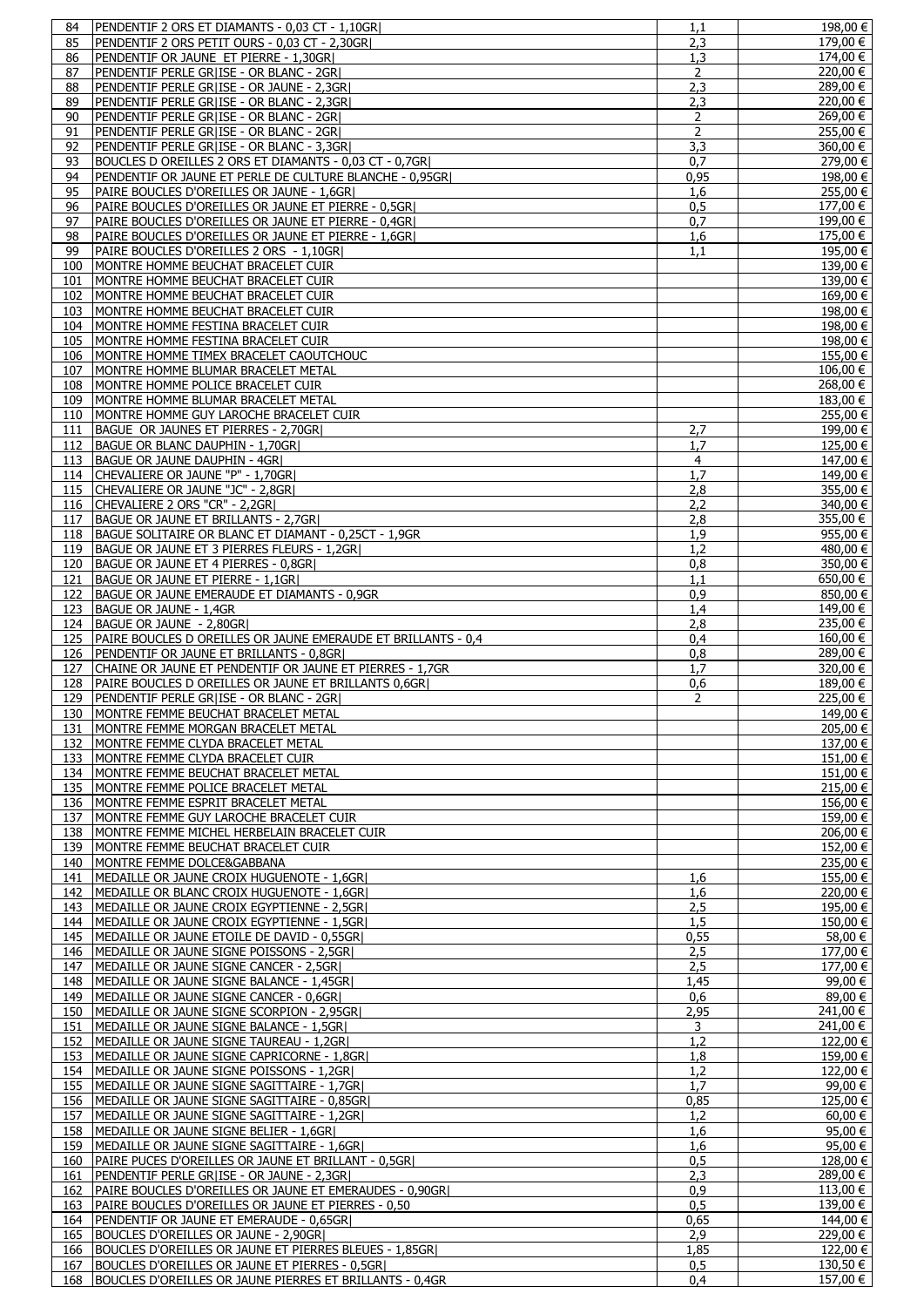| 169 | BOUCLES D'OREILLES OR JAUNE PIERRES ET BRILLANTS - 0,4GR      | 0,4          | 115,00€               |
|-----|---------------------------------------------------------------|--------------|-----------------------|
| 170 | BOUCLES D'OREILLES OR JAUNE ET EMERAUDE - 1GR                 | $\mathbf{1}$ | 168,00€               |
| 171 | BOUCLES D'OREILLES OR JAUNE - 0,60GR                          | 0,6          | $117,00 \in  $        |
| 172 | PAIRES PUCES D'OREILLES OR JAUNE - 0,4GR                      | 0,4          | 128,00 €              |
|     |                                                               |              |                       |
| 173 | PAIRE BOUCLES D'OREILLES EMERAUDES ET BRILLANTS - 0,4GR       | 0.4          | 149,00 €              |
| 174 | PAIRE BOUCLES D'OREILLES OR JAUNE ET PERLES - 3GR             | 3            | 213,00 €              |
| 175 | BOUCLES D'OREILLES OR JAUNE ET SAPHIR - 0,60GR                | 0,6          | 84,00 €               |
| 176 | PENDENTIF PERLE GRISE - OR BLANC - 2GR                        | 2            | 255,00 €              |
| 177 | COLLIER PERLES OR JAUNE 1GR                                   | $\mathbf{1}$ | 105,00 €              |
| 178 | COLLIER PERLES OR JAUNE 0,84GR                                | 0,84         | 440,00 €              |
| 179 | COLLIER PERLES OR JAUNE 0,60GR                                | 0,6          | $\overline{100,00}$ € |
| 180 | COLLIER PERLES OR JAUNE 0,66GR                                | 0,66         | 99,00 €               |
|     | COLLIER PERLES OR JAUNE 0,59GR                                |              | $69,00 \in$           |
| 181 |                                                               | 0,59         |                       |
| 182 | COLLIER PERLES OR BLANC ET PIERRE BLEUE - 2,6GR               | 2,6          | 198,00 €              |
| 183 | BRACELET PERLES OR JAUNE 0,8GR                                | 0,8          | 99,00 €               |
| 184 | COLLIER PERLES OR JAUNE 0,66GR                                | 0,66         | 99,00 €               |
| 185 | COLLIER PERLES OR JAUNE 0,60GR                                | 0,6          | 129,00 €              |
| 186 | <b>PENDENTIF OR BLANC PERLE ET BRILLANTS - 0,6GRI</b>         | 0,6          | 189,00 €              |
| 187 | COLLIER CORDON ET PENDENTIF OR JAUNE - 1,4GR                  | 1,4          | 283,00 €              |
| 188 | COLLIER CORDON ET PENDENTIF OR JAUNE 1,8GR                    | 1,8          | 149,00 €              |
|     |                                                               |              |                       |
| 189 | COLLIER CORDON ET PENDENTIF OR JAUNE ET PIERRE ROUGE - 1,40GR | 1.4          | 119,00 €              |
| 190 | COLLIER CABLE ET PENDENTIF OR JAUNE DAUPHIN - 1GR             | $\mathbf{1}$ | 90,00 €               |
| 191 | COLLIER CORDON ET MEDAILLE OR JAUNE DAUPHIN - 1,35GR          | 1,35         | $65,00 \in$           |
| 192 | COLLIER CABLE ET PENDENTIF OR BLANC - 1,60GR                  | 1,6          | $165,00 \in$          |
| 193 | COLLIER CABLE ET PENDENTIF OR JAUNE DAUPHIN - 1GRI            | $\mathbf{1}$ | 90,00 €               |
| 194 | COLLIER CABLE ET MEDAILLE OR JAUNE - 1,40GR                   | 1.4          | 69,00 €               |
| 195 | COLLIER PERLES ET OR JAUNE 1GR                                | $\mathbf{1}$ | $105,00 \in$          |
|     |                                                               |              |                       |
| 196 | COLLIER CABLE ET PENDENTIF OR JAUNE - 1,40GR                  | 1,4          | 45,00 €               |
| 197 | COLLIER OR JAUNE RUBIS ET DIAMANTS - 0,10CT - 4,10GR          | 4,1          | 555,00 €              |
| 198 | ICHAINE OR JAUNE - 1.1GR                                      | 1,1          | 270,00 €              |
| 199 | COLLIER CABLE ET PENDENTIF OR JAUNE DAUPHIN - 1GR             | 1            | 90,00 €               |
| 200 | MONTRE HOMME ADIDAS BRACELET METAL                            |              | 245,00 €              |
| 201 | MONTRE HOMME TIMEX BRACELET CAOUTCHOUC                        |              | 299,00 €              |
| 202 | MONTRE HOMME POLICE BRACELET CUIR                             |              | 269,00 €              |
|     |                                                               |              |                       |
| 203 | MONTRE HOMME PIERRE LANNIER                                   |              | 195,00 €              |
| 204 | MONTRE HOMME POLICE BRACELET METAL                            |              | 230,00 €              |
| 205 | MONTRE HOMME RODANIA BRACELET CUIR                            |              | 259,00 €              |
| 206 | MONTRE HOMME BEUCHAT BRACELET CAOUTCHOUC                      |              | 255,00 €              |
| 207 | MONTRE HOMME YEMA BRACELET METAL                              |              | 288,00 €              |
| 208 | MONTRE HOMME YEMA BRACELET METAL                              |              | 205,00 €              |
|     |                                                               |              | 299,00€               |
| 209 | MONTRE HOMME TIMEX BRACELET CUIR                              |              |                       |
| 210 | MONTRE HOMME ADIDAS BRACELET METAL                            |              | 195,00 €              |
| 211 | MEDAILLE OR JAUNE VIERGE MARIE - 3GR                          | 3            | 268,00 €              |
| 212 | MEDAILLE OR JAUNE PERSONNAGES - 2,6GR                         | 2,6          | 196,00 €              |
| 213 | MEDAILLE OR BLANC CROIX HUGUENOTE - 1,8GR                     | 1,8          | 239,00 €              |
|     | 214   MEDAILLE OR BLANC CROIX SAINT JOSEPH ET JESUS - 3,2GR   | 3,2          | 170,00 €              |
|     | 215 MEDAILLE OR JAUNE ROSE - 2,1GR                            | 2,1          | 235,00 €              |
|     | 216   MEDAILLE OR JAUNE CROIX OCCITANE - 2,3GR                |              | 195,00 €              |
|     |                                                               | 2,3          |                       |
| 217 | MEDAILLE OR JAUNE VIERGE MARIE - 2,8GR                        | 2,8          | 199,00 €              |
|     | 218   MEDAILLE OR JAUNE ANGE - 1,2GR                          | 1,2          | 178,00 €              |
|     | 219   MEDAILLE OR JAUNE ANGE - 2,05GR                         | 2,05         | 176,00 €              |
| 220 | MEDAILLE OR JAUNE ANGE - 2,1GR                                | 2,1          | $176,00 \in$          |
| 221 | MEDAILLE OR JAUNE ANGE - 1,6GR                                | 1,6          | 172,00 €              |
| 222 | MEDAILLE OR JAUNE ANGE - 2,6GR                                | 2,6          | 169,00 €              |
|     | 223 MEDAILLE OR JAUNE SAINT JOSEPH ET JESUS - 2,5GR           | 2,5          | 179,00 €              |
|     |                                                               |              |                       |
|     | 224 MEDAILLE OR BLANC SAINT JOSEPH ET JESUS - 3,15GR          | 3,15         | 170,00 €              |
|     | 225 MEDAILLE OR JAUNE ROSE - 1,5GR                            | 1,5          | 190,00 €              |
|     | 226   MEDAILLE OR JAUNE RECTANGULAIRE - 2,3GR                 | 2,3          | 185,00 €              |
| 227 | MEDAILLE OR JAUNE ANGE - 2,2GR                                | 2,2          | $188,00 \in$          |
|     | 228   MEDAILLE OR JAUNE CROIX OCCITANE - 2,2GR                | 2,2          | 175,00 €              |
|     | 229 MEDAILLE OR JAUNE ANGE - 2,1GR                            | 2,1          | $176,00 \in$          |
|     | 230 CHAINE OR JAUNE - 2,40GR                                  | 2,4          | $169,00 \in$          |
| 231 | MEDAILLE OR JAUNE ANGE - 2,60GR                               |              | 169,00 €              |
|     |                                                               | 2,6          |                       |
| 232 | MEDAILLE OR JAUNE A GRIAVER - 1,1GRI                          | 1,1          | 99,00 €               |
| 233 | MEDAILLE OR JAUNE ANGE - 1,65GR                               | 1,65         | 155,00 €              |
|     | 234 MEDAILLE OR JAUNE CROIX - 1,60GR                          | 1,6          | 128,00€               |
|     | 235 MEDAILLE OR JAUNE OURSON - 1,40                           | 1,4          | $139,00 \in$          |
|     | 236   MEDAILLE OR JAUNE ANGE - 1,20GR                         | 1,2          | $125,00 \in$          |
| 237 | MEDAILLE OR JAUNE ANGE - 1,30GR                               | 1,3          | 122,00 €              |
|     | 238   MEDAILLE OR JAUNE ANGE - 1,30GR                         | 1,3          | $133,00 \in$          |
|     |                                                               |              | 90,00 €               |
|     | 239 MEDAILLE OR JAUNE ANGE - 1,20GR                           | 1,2          |                       |
| 240 | MEDAILLE OR JAUNE ANGE - 1,30GR                               | 1,3          | 135,00 €              |
| 241 | MEDAILLE OR JAUNE ANGE - 1,20GR                               | 1,2          | 125,00 €              |
| 242 | MEDAILLE OR JAUNE RECTANGULAIRE A GRIAVER - 1GRI              | $\mathbf{1}$ | 96.00 $\in$           |
| 243 | COLLIER OR JAUNE RUBIS ET DIAMANTS - 3,20GR                   | 3,2          | 488,00 €              |
|     | 244 COLLIER 20RS - 3GR                                        | 3            | 328,00 €              |
|     | 245 COLLIER OR JAUNE ET DIAMANT - 0,05CT - 2,30GR             | 2,3          | 297,00 €              |
|     | 246 COLLIER CABLE PERLE ET OR JAUNE - 1,43GR                  | 1,43         | 260,00 €              |
|     | MEDAILLE OR JAUNE VIERGE MARIE - 1,20GRI                      | 1,2          | 99,00 €               |
| 247 |                                                               |              |                       |
| 248 | MEDAILLE OR JAUNE VIERGE MARIE - 2,80GR                       | 2,8          | 140,00 €              |
|     | 249   MEDAILLE OR JAUNE VIERGE MARIE - 2,40GR                 | 1.4          | 155,00 €              |
| 250 | MONTRE HOMME CASIO BRACELET METAL                             |              | 270,00 €              |
| 251 | MONTRE HOMME CASIO BRACELET METAL                             |              | 248,00 €              |
| 252 | MONTRE HOMME BEUCHAT BRACELET METAL                           |              | 220,00 €              |
| 253 | MONTRE HOMME BEUCHAT BRACELET METAL                           |              | 399,00 €              |
|     |                                                               |              |                       |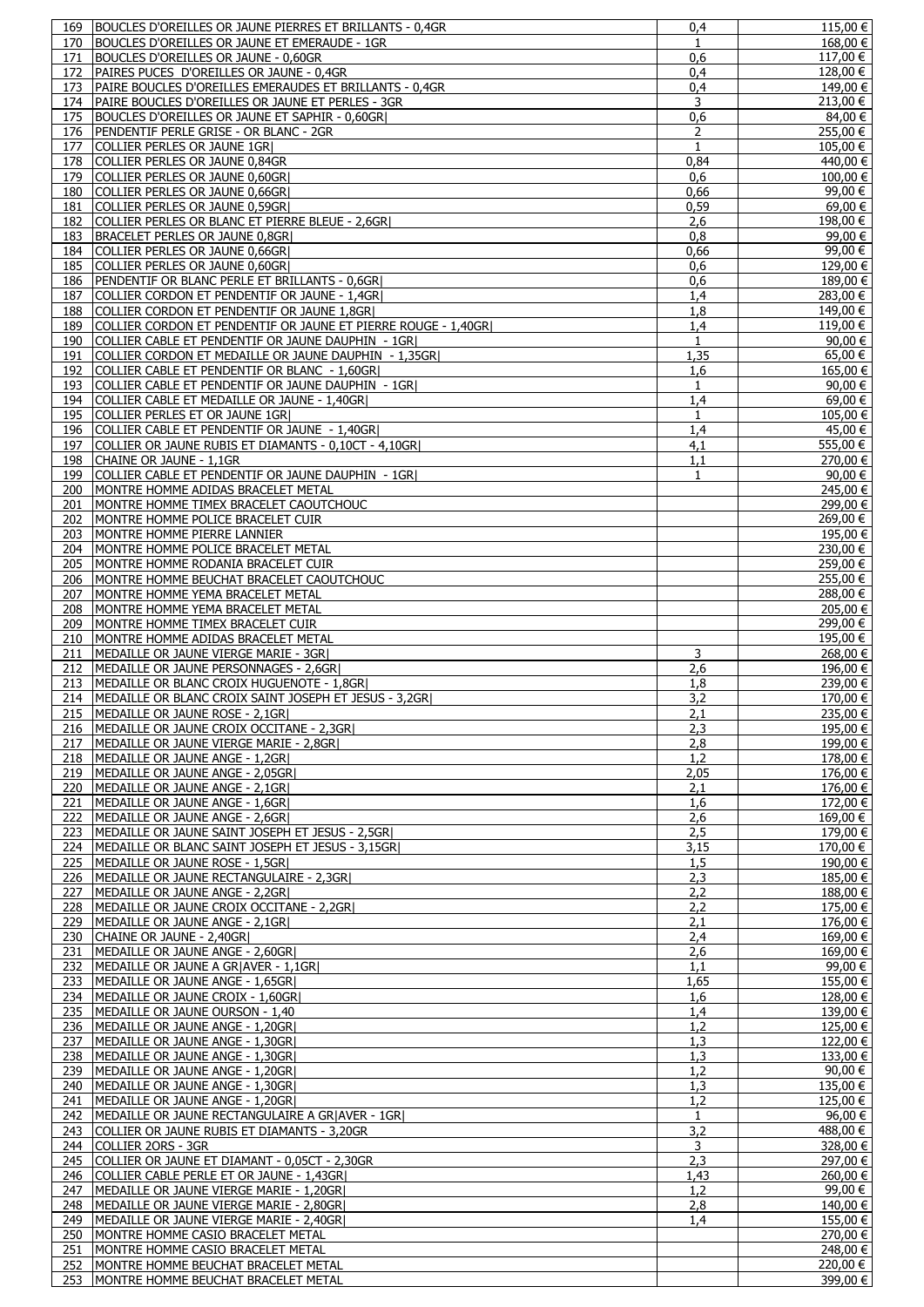|     | IMONTRE HOMME CASIO BRACELET CAOUTCHOUC                                      |                      | $\frac{1}{3}49,00$ €                                                                                                                                           |
|-----|------------------------------------------------------------------------------|----------------------|----------------------------------------------------------------------------------------------------------------------------------------------------------------|
| 255 | MONTRE HOMME CASIO BRACELET CAOUTCHOUC                                       |                      | $\frac{1}{299,00}$ €                                                                                                                                           |
| 256 | MONTRE HOMME BEUCHAT BRACELET CUIR                                           |                      | 190,00 €                                                                                                                                                       |
| 257 | COFFRET MONTRE HOMME SERGE BLANCO                                            |                      | 159,00 €                                                                                                                                                       |
| 258 | MONTRE HOMME CASIO BRACELET METAL                                            |                      | 240,00 €                                                                                                                                                       |
| 259 | MONTRE HOMME BEUCHAT BRACELET METAL                                          |                      | 355,00 €                                                                                                                                                       |
| 260 | MONTRE HOMME LOLA CARRA                                                      |                      | 185,00 €                                                                                                                                                       |
| 261 | MEDAILLE OR JAUNE OVALE A GRIAVER - 1.3GRI                                   | 1,3                  | 139.00 €                                                                                                                                                       |
| 262 | MEDAILLE OR JAUNE OVALE A GR AVER - 1,45GR                                   | 1,45                 | 140,00 €                                                                                                                                                       |
| 263 | MEDAILLE OR JAUNE OVALE A GRIAVER - 1,4GRI                                   | 1,4                  | 129,00 €                                                                                                                                                       |
| 264 | MEDAILLE OR JAUNE RONDE A GR AVER - 1,65GR                                   | 1,65                 | 140,00 €                                                                                                                                                       |
| 265 | MEDAILLE OR JAUNE RECTANGULAIRE A GR AVER - 1,90GR                           | 1,9                  | $169,00 \in$                                                                                                                                                   |
| 266 | MEDAILLE OR JAUNE RECTANGULAIRE A GRIAVER - 1,25GRI                          | 1,25                 | 110,00 €                                                                                                                                                       |
| 267 | MEDAILLE OR JAUNE A GR AVER - 1,7GR                                          | 1,7                  | 155,00 €                                                                                                                                                       |
| 268 | MEDAILLE OR JAUNE VIERGE MARIE - 2,1GR                                       | 2,1                  | 266,00 €                                                                                                                                                       |
| 269 | MEDAILLE OR JAUNE ANGE - 3GR                                                 | 3                    | $199,00$ €                                                                                                                                                     |
| 270 | MEDAILLE OR JAUNE ANGE - 1,4GR                                               | 1,4                  | 188,00 €                                                                                                                                                       |
| 271 | MEDAILLE OR JAUNE VIERGE MARIE - 2,25GR                                      | 2,25                 | 167,00 €                                                                                                                                                       |
| 272 | MEDAILLE 2 ORS ANGE - 1,7GR                                                  | 1,7                  | 175,00 €                                                                                                                                                       |
|     |                                                                              |                      | $\frac{1}{139,00}$ €                                                                                                                                           |
| 273 | MEDAILLE OR JAUNE ANGE - 1,7GR                                               | 1,7                  |                                                                                                                                                                |
| 274 | MEDAILLE OR JAUNE ANGE - 2,62GR                                              | 2,62                 | 155,00 €                                                                                                                                                       |
| 275 | MEDAILLE 2 ORS ANGE - 1GR                                                    | 1                    | $165,00 \in$                                                                                                                                                   |
| 276 | MEDAILLE OR JAUNE PETITE FILLE - 1,4GR                                       | 1,4                  | 175,00 €                                                                                                                                                       |
| 277 | MEDAILLE OR JAUNE ANGE - 2,6GR                                               | 2,6                  | 159,00 €                                                                                                                                                       |
| 278 | MEDAILLE OR JAUNE ANGE - 1,8GR                                               | 1,8                  | 169,00 €                                                                                                                                                       |
| 279 | MEDAILLE OR JAUNE ANGE - 1,5GR                                               | 1,5                  | 143,00 €                                                                                                                                                       |
| 280 | MEDAILLE OR JAUNE ANGE - 1,90GR                                              | 1,9                  | 150,00 €                                                                                                                                                       |
| 281 | GOURMETTE OR BLANC - 1,60GRI                                                 | 1,6                  | 220,00 €                                                                                                                                                       |
| 282 | GOURMETTE 2 ORS - 6,50GR                                                     | 6,5                  | 695,00 €                                                                                                                                                       |
| 283 | GOURMETTE 2 ORS - 2,95GR                                                     | 2,95                 | 285,00 €                                                                                                                                                       |
| 284 | GOURMETTE 2 ORS - 3,80GR                                                     | 3,8                  | 395,00 €                                                                                                                                                       |
| 285 | GOURMETTE 2 ORS - 4,90GR                                                     | 4,9                  | 495,00 €                                                                                                                                                       |
| 286 | GOURMETTE 2 ORS - 5,1GR                                                      | 5,1                  | 499,00 €                                                                                                                                                       |
| 287 | GOURMETTE 2 ORS EMERAUDES ET SAPHIRS- 0,20CT - 4,7GR                         | 4,7                  | 1 288,00 €                                                                                                                                                     |
| 288 | COLLIER OR JAUNE EMERAUDE ET DIAMANTS- 0,10CT - 6,6GR                        | 6,6                  | 1 198,00 €                                                                                                                                                     |
|     | COLLIER OR JAUNE EMERAUDE ET DIAMANTS- 0,10CT - 6,8GR                        |                      | 1 338,00 €                                                                                                                                                     |
| 289 |                                                                              | 6,8                  |                                                                                                                                                                |
| 290 | COLLIER OR JAUNE SAPHIR ET DIAMANTS- 0,10CT - 6,6GR                          | 6,6                  | 1 299,00 €                                                                                                                                                     |
| 291 | COLLIER OR BLANC ET DIAMANTS - 0,70CT - 13GR                                 | 13                   | 2 995,00 €                                                                                                                                                     |
| 292 | COLLIER 2 ORS SAPHIRS ET DIAMANTS- 0,20CT - 12GR                             | 12                   | 1 595,00 €                                                                                                                                                     |
| 293 | COLLIER 2 ORS SAPHIRS ET DIAMANTS- 0,70CT - 9,3GR                            | 9,3                  | $1600,00 \in$                                                                                                                                                  |
| 294 | COLLIER 2 ORS ET DIAMANT - 0,19CT - 3,6GR                                    | 3,6                  | 1 260,00 €                                                                                                                                                     |
| 295 | COLLIER 2 ORS ET DIAMANT - 0,20CT - 4,7GR                                    | 4,7                  | 1 795,00 €                                                                                                                                                     |
| 296 | COLLIER OR BLANC ET DIAMANTS - 0.25CT - 6.1GRI                               | 6,1                  | 1 399,00 €                                                                                                                                                     |
| 297 | BAGUE SOLITAIRE OR BLANC ET DIAMANT - 0,35CT - 3,30GR                        | 3,3                  | 1785,00 €                                                                                                                                                      |
| 298 | BAGUE SOLITAIRE OR BLANC ET DIAMANTS - 0,12CT - 3,40GR                       | 3,4                  | $999,00$ €                                                                                                                                                     |
| 299 | BAGUE SOLITAIRE OR BLANC ET DIAMANTS - 0,20CT - 4,2GR                        | 4,2                  | 1 550,00 €                                                                                                                                                     |
|     | 300 MONTRE FEMME YONGER&BRESSON BRACELET METAL                               |                      | 289,00 €                                                                                                                                                       |
|     | 301   MONTRE FEMME ESPRIT BRACELET METAL                                     |                      | 199,00 €                                                                                                                                                       |
| 302 | MONTRE FEMME ESPRIT BRACELET METAL                                           |                      |                                                                                                                                                                |
|     |                                                                              |                      |                                                                                                                                                                |
| 303 |                                                                              |                      |                                                                                                                                                                |
|     | MONTRE FEMME POLICE BRACELET METAL                                           |                      |                                                                                                                                                                |
| 304 | MONTRE FEMME SEIKO BRACELET METAL                                            |                      |                                                                                                                                                                |
| 305 | MONTRE FEMME GUESS BRACELET CUIR                                             |                      |                                                                                                                                                                |
| 306 | MONTRE FEMME GUESS BRACELET METAL                                            |                      |                                                                                                                                                                |
| 307 | MONTRE HOMME BEUCHAT BRACELET CUIR                                           |                      | 260,00 €                                                                                                                                                       |
| 308 | MONTRE HOMME BEUCHAT BRACELET CAOUTCHOUC                                     |                      | 275,00 €                                                                                                                                                       |
| 309 | MONTRE HOMME BEUCHAT BRACELET METAL                                          |                      | 167,00 €                                                                                                                                                       |
| 310 | MONTRE HOMME RODANIA BRACELET CAOUTCHOUC                                     |                      | 198,00 €                                                                                                                                                       |
| 311 | MEDAILLE OR JAUNE ANGE - 1,65GR                                              | 1,65                 |                                                                                                                                                                |
| 312 | MEDAILLE OR JAUNE VIERGE MARIE - 2,8GR                                       | 2,8                  | 169,00 €<br>220,00 €<br>495,00 €<br>$410,00 \in$<br>299,00 €<br>140,00 €<br>159,00 €                                                                           |
| 313 | MEDAILLE OR JAUNE VIERGE MARIE - 1,7GR                                       | 1,7                  | 149,00 €                                                                                                                                                       |
|     | 314   MEDAILLE OR JAUNE VIERGE MARIE - 1,6GR                                 | 1,6                  | 137,00 €                                                                                                                                                       |
|     | 315 MEDAILLE OR JAUNE VIERGE MARIE - 1,7GR                                   | 1,7                  | 144,00 €                                                                                                                                                       |
|     | 316   MEDAILLE OR JAUNE PETITE FILLE - 1,6GR                                 | 1,6                  | 131,00 €                                                                                                                                                       |
| 317 | MEDAILLE OR JAUNE PETIT GARCON - 1,7GR                                       | 1,7                  | 138,00 €                                                                                                                                                       |
| 318 | MEDAILLE OR JAUNE SAINT JOSEPH ET JESUS - 2,2GR                              | 2,2                  | 178,00 €                                                                                                                                                       |
| 319 | MEDAILLE OR JAUNE SAINT JOSEPH ET JESUS - 0,9GR                              | 0,9                  | 166,00 €                                                                                                                                                       |
| 320 | MEDAILLE OR JAUNE VIERGE MARIE - 2,55GR                                      | 2,55                 |                                                                                                                                                                |
| 321 | MEDAILLE OR JAUNE CROIX HUGUENOTE - 1,3GR                                    |                      |                                                                                                                                                                |
| 322 | MEDAILLE OR JAUNE SIGNE BALANCE - 2,5GR                                      | 1,3                  |                                                                                                                                                                |
|     |                                                                              | 2,5                  |                                                                                                                                                                |
| 323 | MEDAILLE OR JAUNE ANGE - 1,7GR                                               | 1,7                  | 165,00 €                                                                                                                                                       |
| 324 | MEDAILLE OR JAUNE ROSE - 2,05GR                                              | 2,05                 | 220,00 €                                                                                                                                                       |
| 325 | MEDAILLE OR JAUNE DAUPHIN - 1,4GR                                            | 1,4                  |                                                                                                                                                                |
| 326 | MEDAILLE OR JAUNE VIERGE MARIE - 1,7GR                                       | 1,7                  | 230,00 €                                                                                                                                                       |
| 327 | MEDAILLE OR JAUNE VIERGE MARIE - 1,3GR                                       | 1,3                  |                                                                                                                                                                |
| 328 | MEDAILLE OR JAUNE VIERGE MARIE - 1,15GR                                      | 1,15                 | 175,00 €                                                                                                                                                       |
| 329 | MEDAILLE OR JAUNE DAUPHIN - 1,35GR                                           | 1,35                 |                                                                                                                                                                |
| 330 | MEDAILLE OR JAUNE ANGE - 1,4GR                                               | 1,4                  |                                                                                                                                                                |
| 331 | MEDAILLE OR JAUNE ANGE - 1,40GR                                              | 1,4                  |                                                                                                                                                                |
| 332 | MEDAILLE OR JAUNE ANGE - 1,63GR                                              | 1,63                 | 137,00 €                                                                                                                                                       |
| 333 | MEDAILLE OR JAUNE ANGE - 1GRI                                                | $\mathbf{1}$         | $117,00 \in$                                                                                                                                                   |
| 334 | MEDAILLE OR JAUNE ANGE - 1,60GR                                              | 1,6                  |                                                                                                                                                                |
|     | 335 MEDAILLE OR JAUNE ANGE - 1,20GR                                          | 1,2                  |                                                                                                                                                                |
|     | 336   MEDAILLE OR JAUNE ANGE - 1,35GR                                        | 1,35                 |                                                                                                                                                                |
| 337 | MEDAILLE OR JAUNE VIERGE MARIE - 1,25GR<br>338 MEDAILLE OR JAUNE JESUS - 1GR | 1,25<br>$\mathbf{1}$ | 170,00 €<br>$115,00 \in$<br>177,00 €<br>133,00 €<br>198,00 €<br>139,00€<br>129,00 €<br>145,00 €<br>126,00 €<br>120,00 €<br>129.00 €<br>$103,00 \in$<br>99,00 € |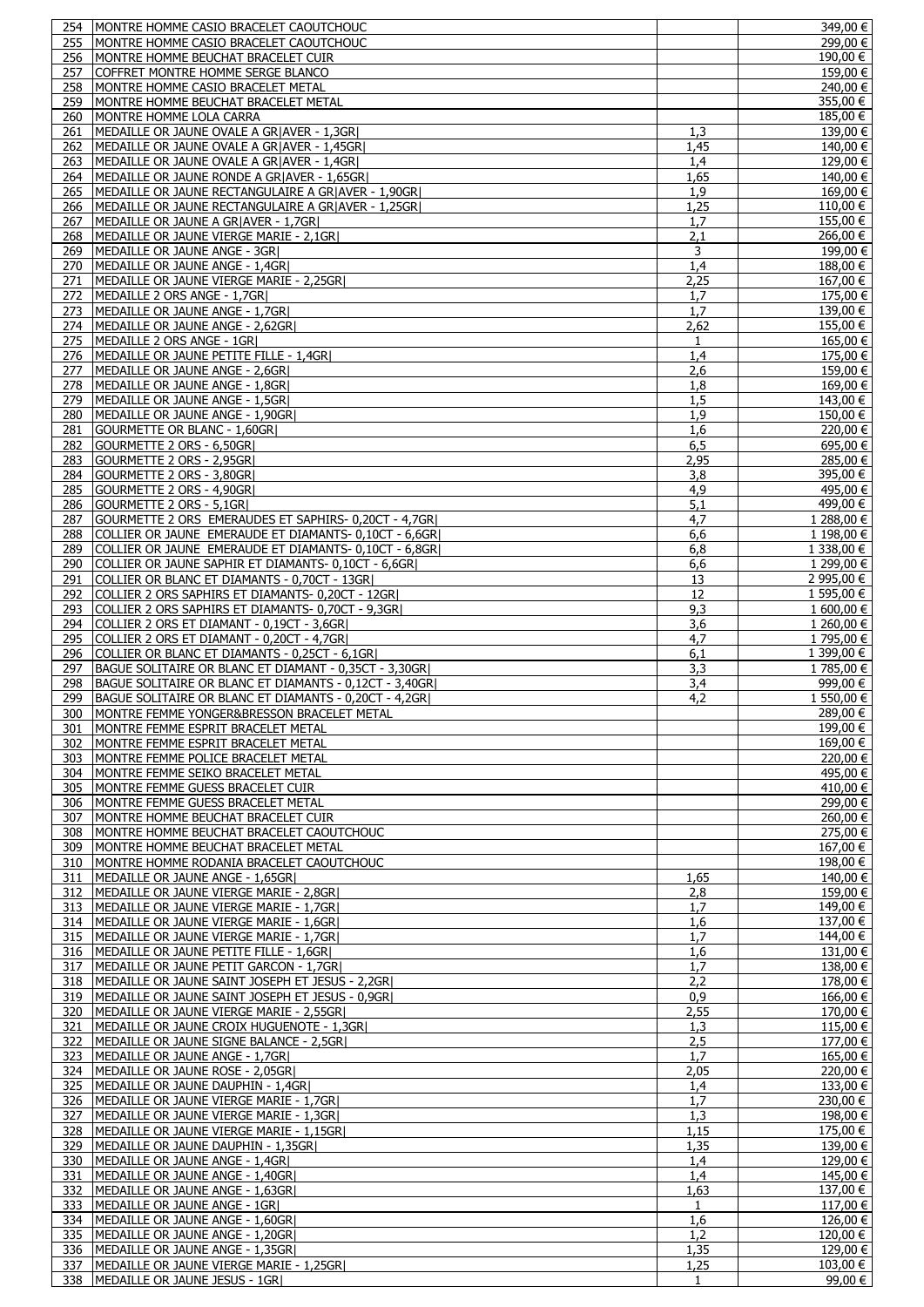| 339        | MEDAILLE OR JAUNE A GRIAVER - 1,05GRI                                                                | 1.05         | $339,00$ €                   |
|------------|------------------------------------------------------------------------------------------------------|--------------|------------------------------|
| 340        | MEDAILLE OR JAUNE A GR AVER - 0,9GR                                                                  | 0,9          | 95,00 €                      |
|            |                                                                                                      |              |                              |
| 341        | MEDAILLE OR JAUNE A GRIAVER - 1,10GRI                                                                | 1.1          | 85,00 €                      |
| 342        | MEDAILLE OR JAUNE A GR AVER - 1GR                                                                    | $\mathbf{1}$ | $79,00$ €                    |
| 343        | MEDAILLE OR JAUNE "B" - 1,50GR)                                                                      | 1,5          | 169,00 €                     |
|            |                                                                                                      |              |                              |
| 344        | MEDAILLE OR JAUNE ROSE - 1,5GR                                                                       | 1.5          | 92,00 €                      |
| 345        | MEDAILLE OR JAUNE ROSE - 0,69GR                                                                      | 0,69         | 69,00 €                      |
| 346        | MEDAILLE OR JAUNE ROSE - 0.55GRI                                                                     | 0,55         | 75,00 €                      |
|            |                                                                                                      |              |                              |
| 347        | MEDAILLE OR JAUNE - 1,30GR                                                                           | 1,3          | 95,00 €                      |
| 348        | MEDAILLE OR JAUNE ENVELOPPE - 1,60GR                                                                 | 1,6          | 78,00 €                      |
| 349        | MEDAILLE OR BLANC CROIX HUGUENOTE - 1,3GR                                                            | 1,3          | 129,00 €                     |
|            |                                                                                                      |              |                              |
| 350        | MEDAILLE OR JAUNE - 1,50GR                                                                           | 1,5          | 82,00 €                      |
| 351        | MEDAILLE OR JAUNE PARCHEMIN "F" - 0,45GR                                                             | 0,45         | 79,00 €                      |
| 352        | MEDAILLE OR JAUNE PARCHEMIN "B" - 0,45GR)                                                            | 0,45         | 79,00 €                      |
|            |                                                                                                      |              |                              |
| 353        | MEDAILLE OR JAUNE PARCHEMIN - 0,50GR                                                                 | 0,5          | 69,00 €                      |
| 354        | MEDAILLE OR JAUNE FLEUR- 1GR                                                                         | $\mathbf{1}$ | $79,00 \in$                  |
| 355        | MEDAILLE OR JAUNE FLEUR- 0,95GR                                                                      | 0,95         | 70,00 €                      |
|            |                                                                                                      |              |                              |
| 356        | MEDAILLE OR JAUNE FLEUR- 0,70GR                                                                      | 0,7          | 75,00 €                      |
| 357        | MEDAILLE OR JAUNE LETTRE JE T'AIME - 0,70GR                                                          | 0,7          | 58,00 €                      |
| 358        | MEDAILLE OR JAUNE "F" - 1,50GR)                                                                      | 1,5          | 89,00 €                      |
|            |                                                                                                      |              |                              |
| 359        | MEDAILLE OR JAUNE "F" - 0,50GR                                                                       | 0,5          | 69,00 €                      |
| 360        | MEDAILLE OR JAUNE "S" - 0,50GR                                                                       | 0,5          | 69,00 €                      |
| 361        | MEDAILLE OR JAUNE "B" - 0,50GR)                                                                      | 0,5          | 69,00 €                      |
|            |                                                                                                      |              |                              |
| 362        | MEDAILLE OR JAUNE "B" - 1GR                                                                          | 1            | $\frac{1}{79,00}$ €          |
| 363        | MEDAILLE OR JAUNE "P" - 0,50GR)                                                                      | 0,5          | 69,00 €                      |
| 364        | MEDAILLE OR JAUNE "R" - 0,55GR                                                                       | 0,55         | 31,00 €                      |
|            |                                                                                                      |              |                              |
| 365        | MEDAILLE OR JAUNE "F" - 0,55GR                                                                       | 0,55         | 31,00 €                      |
| 366        | MEDAILLE OR JAUNE CERISES - 1,20GR                                                                   | 1,2          | 88,00 €                      |
| 367        | MEDAILLE OR JAUNE SIGNE VERSEAU - 1,75GR                                                             | 1,75         | 55,00 €                      |
|            |                                                                                                      |              |                              |
| 368        | MEDAILLE OR JAUNE FLEUR - 0,80GR                                                                     | 0,8          | 53,00 €                      |
| 369        | MEDAILLE OR JAUNE "JE T'AIME" - 0,70GR                                                               | 0.7          | 58,00 €                      |
| 370        | MONTRE HOMME CASIO BRACELET METAL                                                                    |              | 225,00 €                     |
|            |                                                                                                      |              |                              |
| 371        | MONTRE HOMME CASIO BRACELET METAL                                                                    |              | 225,00 €                     |
| 372        | MONTRE HOMME ROCHET BRACELET CUIR                                                                    |              | 149,00 €                     |
| 373        | MONTRE HOMME BEUCHAT BRACELET METAL                                                                  |              | $299,00$ €                   |
|            |                                                                                                      |              |                              |
| 374        | MONTRE HOMME BEUCHAT BRACELET METAL                                                                  |              | 195,00 €                     |
| 375        | MONTRE HOMME BEUCHAT BRACELET CUIR                                                                   |              | 197,00 €                     |
| 376        | MONTRE HOMME BEUCHAT BRACELET CUIR                                                                   |              | 304,00 €                     |
|            |                                                                                                      |              |                              |
| 377        | MONTRE HOMME BEUCHAT BRACELET CUIR                                                                   |              | 195,00 €                     |
| 378        | MONTRE HOMME BEUCHAT BRACELET CAOUTCHOUC                                                             |              | 195,00€                      |
| 379        | MONTRE FEMME POLICE BRACELET METAL                                                                   |              | 199,00 €                     |
|            |                                                                                                      |              |                              |
| 380        | MONTRE FEMME YONGER&BRESSON BRACELET CAOUTCHOUC                                                      |              | 155,00 €                     |
| 381        | MEDAILLE OR JAUNE EGYPTIEN - 0,3GR                                                                   | 0,3          | 137,00 €                     |
| 382        | MEDAILLE OR JAUNE ETOILE DE DAVID - 1,2GR                                                            | 1,2          | 127.00 €                     |
|            |                                                                                                      |              |                              |
| 383        | PENDENTIF OR JAUNE "B" ET DIAMANTS 0,01CT- 0,8GR                                                     | 0,8          | 134,00 €                     |
| 384        | PENDENTIF OR JAUNE "N" ET DIAMANTS 0,01CT- 0,8GR                                                     | 0,8          | 134,00 €                     |
|            | 385 PENDENTIF OR JAUNE LUNE - 1,6GR                                                                  | 1,6          | 110,00 €                     |
|            |                                                                                                      |              |                              |
|            | 386 PENDENTIF OR JAUNE OURSON - 1,45GRI                                                              | 1,45         | 140,00 €                     |
| 387        | PENDENTIF OR JAUNE "JE T'AIME" - 1,60GR                                                              | 1,6          | 133.00 €                     |
| 388        | PENDENTIF OR JAUNE "JE T'AIME MAMAN" - 1GR                                                           | 1            | $115,00 \in$                 |
| 389        | PENDENTIF OR JAUNE "JE T'AIME MAMAN" - 1GR                                                           | $\mathbf{1}$ | 115,00 €                     |
|            |                                                                                                      |              |                              |
| 390        | PENDENTIF OR JAUNE CLE ET COEURS - 1,50GR                                                            | 1,5          | 129,00 €                     |
| 391        | MEDAILLE OR BLANC A GRIAVER - 0,7GRI                                                                 | 0,7          | 66,00 €                      |
|            |                                                                                                      |              |                              |
| 392        | PENDENTIF OR BLANC CROIX - 1,80GR                                                                    | 1,8          | 135,00 €                     |
| 393        | MEDAILLE OR JAUNE A GR AVER - 1,35GR                                                                 | 1,35         | 92.00 €                      |
| 394        | PENDENTIF OR JAUNE "K" ET DIAMANTS 0,01CT- 0,6GR                                                     | 0,8          | 134,00 €                     |
| 395        | MEDAILLE OR JAUNE VIERGE MARIE - 1,40GR                                                              | 1,4          | 129,00 €                     |
|            |                                                                                                      |              |                              |
| 396        | MEDAILLE OR JAUNE VIERGE MARIE - 1,2GR                                                               | 1,2          | 99,00 €                      |
| 397        | MEDAILLE OR JAUNE JESUS - 2,14GR                                                                     | 2,14         | 99,00 €                      |
| 398        | MEDAILLE OR JAUNE JESUS - 2,15GR                                                                     | 2,15         | $100,00 \in$                 |
|            |                                                                                                      |              |                              |
| 399        | MEDAILLE OR JAUNE SAINT JOSEPH ET JESUS - 1,75GR                                                     | 1,75         | 126,00 €                     |
| 400        | MEDAILLE OR JAUNE CŒURS - 0,79GR                                                                     | 0,79         | 98,00 €                      |
| 401        | PAIRE BOUCLES D'OREILLE OR JAUNE ET SAPHIR - 1GR                                                     |              | 150,00 €                     |
|            |                                                                                                      |              |                              |
| 402        | PAIRE BOUCLES D'OREILLE OR JAUNE ET RUBIS - 1GR                                                      |              | 187,00 €                     |
| 403        | PAIRE BOUCLES D'OREILLE OR JAUNE ET EMERAUDE - 1GR                                                   | 1            | 99,00 €                      |
| 404        | PAIRE BOUCLES D'OREILLE OR JAUNE ET EMERAUDE - 1GR                                                   | 1            | 95,00 €                      |
|            |                                                                                                      |              |                              |
| 405        | PAIRE BOUCLES D'OREILLE OR JAUNE ET RUBIS - 1GR                                                      | $\mathbf{1}$ | 97,00 €                      |
| 406        | PAIRE BOUCLES D'OREILLE OR JAUNE ET SAPHIR - 0,70GR                                                  | 0,7          | 99,00 €                      |
| 407        | PAIRE BOUCLES D'OREILLE OR JAUNE PAPILLONS - 1GR                                                     | $\mathbf{1}$ | 119,00 €                     |
|            |                                                                                                      |              |                              |
| 408        | PAIRE BOUCLES D'OREILLE OR JAUNE ET EMERAUDES - 1,5GR                                                | 1,5          | 104,00 €                     |
| 409        | PAIRE BOUCLES D'OREILLE OR JAUNE ET EMERAUDES - 0,60GR                                               | 0,6          | 92,00 €                      |
| 410        | PAIRE BOUCLES D'OREILLE CAMAY OR JAUNE - 0,7GR                                                       | 0.7          | 99,00 €                      |
|            |                                                                                                      |              |                              |
| 411        | PENDENTIF OR JAUNE ET DIAMANTS - 0,08CT -0,70GR                                                      | 0,7          | 225,00 €                     |
| 412        | PENDENTIF OR JAUNE ET DIAMANTS - 0,01CT -0,70GR                                                      | 0,7          | 127,00 €                     |
| 413        | GOURMETTE OR JAUNE OURSONS - 1,30GR                                                                  | 1,3          | 120,00 €                     |
|            |                                                                                                      |              |                              |
|            | 414 GOURMETTE OR JAUNE OURSONS - 1,30GR                                                              | 1.3          | 120,00 €                     |
| 415        | GOURMETTE OR JAUNE PETITE PIERRE COULEUR - 0,6GR                                                     | 0,6          | 108,00 €                     |
| 416        | GOURMETTE OR JAUNE PETITE PIERRE COULEUR - 0,6GR                                                     | 0,6          | 108,00 €                     |
|            |                                                                                                      |              |                              |
| 417        | GOURMETTE OR JAUNE PETITE PIERRE COULEUR - 0,6GR                                                     | 0,6          | 108,00 €                     |
| 418        | GOURMETTE OR JAUNE PETITE PIERRE COULEUR - 0,6GR                                                     | 0,6          | 108,00 €                     |
| 419        |                                                                                                      |              |                              |
|            |                                                                                                      |              |                              |
|            | GOURMETTE OR JAUNE PETITE PIERRE COULEUR - 0,6GR                                                     | 0,6          | 108,00 €                     |
| 420        | GOURMETTE OR JAUNE PETITE PIERRE COULEUR - 0,6GR                                                     | 0,6          | 108,00 €                     |
| 421        | GOURMETTE OR JAUNE PETITE PIERRE COULEUR - 0,6GR                                                     | 0,6          |                              |
|            |                                                                                                      |              | $108,00 \in$                 |
| 422<br>423 | GOURMETTE OR JAUNE PETITE PIERRE COULEUR - 0,6GR<br>GOURMETTE OR JAUNE PETITE PIERRE COULEUR - 0,6GR | 0,6<br>0,6   | $108,00 \in$<br>$108,00 \in$ |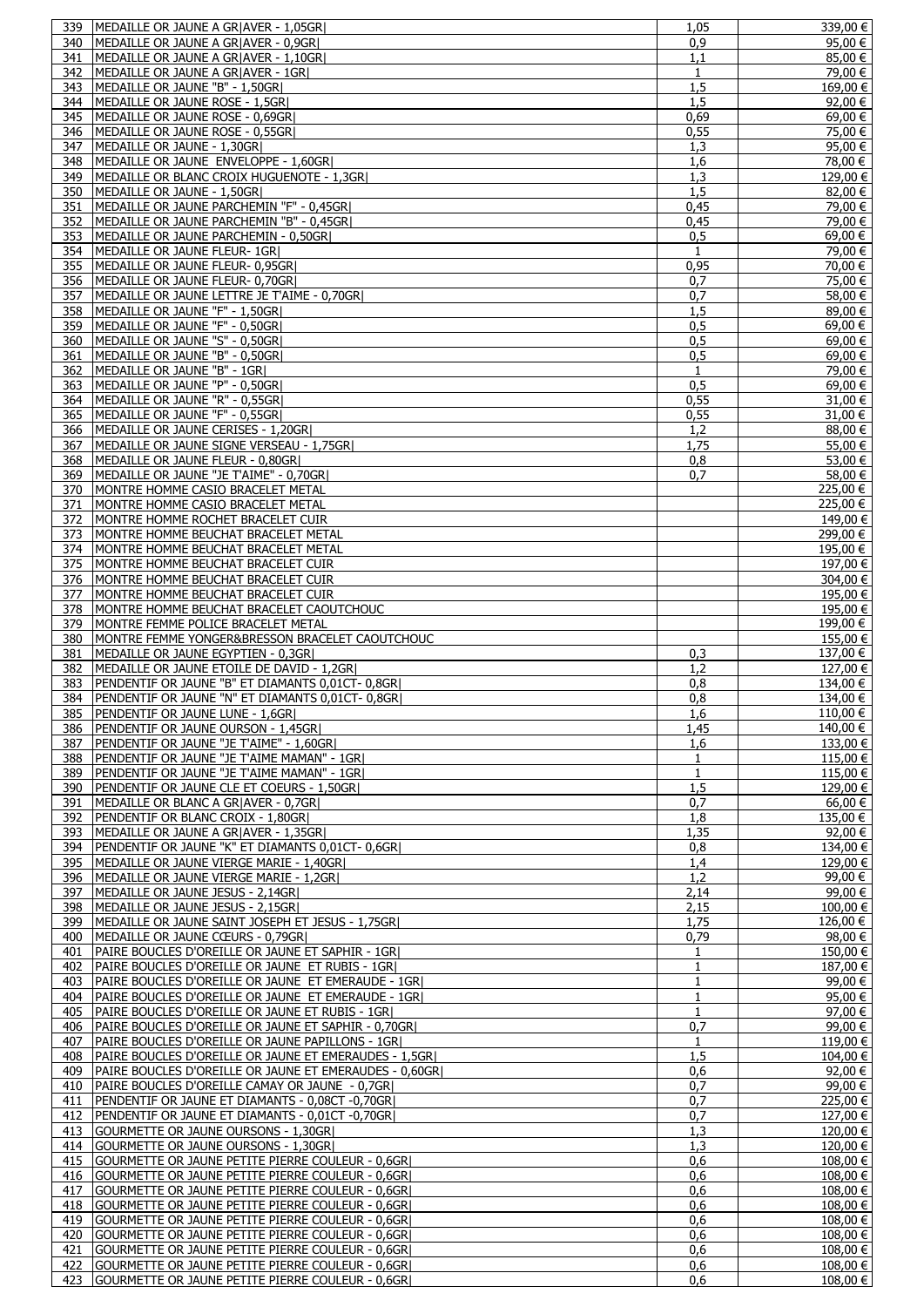|            | <b>PAIRE DE BOUCLES D'OREILLES OR JAUNE - 0,60GR)</b>                        | 0,6                 | $117,00 \in$       |
|------------|------------------------------------------------------------------------------|---------------------|--------------------|
| 425        | PAIRE DE BOUCLES D'OREILLES OR JAUNE - 0.60GRI                               | 0,6                 | 102,00 €           |
| 426        | PAIRE DE BOUCLES D'OREILLES OR JAUNE - 0,60GR                                | 0.6                 | 102,00 €           |
| 427        | PENDENTIF CAME MONTE SUR OR JAUNE - 0,85GR                                   | 0,85                | 105,00 €           |
| 428        | PENDENTIF OR JAUNE PINGOUIN - 0,70GRI                                        | 0,7                 | 106,00 €           |
| 429        | PENDENTIF CAME MONTE SUR OR JAUNE - 1,90GR                                   | 1,9                 | 195,00 €           |
|            |                                                                              |                     |                    |
| 430        | PENDENTIF OR JAUNE ET PIERRE - 0,9GR                                         | 0,9                 | 99,00 €            |
| 431        | PENDENTIF OR JAUNE ET PIERRE - 0,9GR                                         | 0.9                 | 102,00 €           |
| 432        | PENDENTIF OR JAUNE ET PIERRE - 0,6GR                                         | 0,6                 | 95,00 €            |
| 433        | PENDENTIF OR JAUNE POISSON - 1,41GR                                          | 1,41                | $85,00 \in$        |
| 434        | PENDENTIF OR JAUNE COCCINELLE - 1,20GR                                       | 1,2                 | 79,00 €            |
| 435        | <b>IPENDENTIF OR JAUNE ET PIERRE BLEUE - 1GRI</b>                            | $\mathbf{1}$        | $89,00 \in$        |
|            |                                                                              |                     |                    |
| 436        | PENDENTIF OR JAUNE COCCINELLE - 0,6GR                                        | 0.6                 | 55,00 €            |
| 437        | PENDENTIF OR JAUNE OISEAU - 0,9GR                                            | 0.9                 | 75,00 €            |
| 438        | PAIRE DE BOUCLES D'OREILLES OR JAUNE ET PIERRES - 0,80GR                     | 0,8                 | 78,00 €            |
| 439        | PENDENTIF OR JAUNE - 0,5GR                                                   | 0,5                 | $102,00$ €         |
| 440        | PENDENTIF OR JAUNE COCCINELLE - 0,6GR                                        | 0,6                 | 55,00 €            |
| 441        | PENDENTIF OR JAUNE ABEILLE - 1GR                                             | $\mathbf{1}$        | 75,00 €            |
|            |                                                                              |                     |                    |
| 442        | PENDENTIF OR JAUNE ET PIERRE - 0,36GR                                        | 0,36                | 50,00 €            |
| 443        | PENDENTIF OR JAUNE ET PIERRE - 0,36GR                                        | 0,36                | 50,00 €            |
| 444        | PENDENTIF OR JAUNE ET PIERRE - 0,36GR                                        | 0,36                | 50,00 €            |
| 445        | PENDENTIF OR JAUNE ET PIERRE - 0,36GR                                        | 0,36                | 50,00 €            |
| 446        | PENDENTIF OR JAUNE ET PIERRE - 0,36GR                                        | 0,36                | 50,00 €            |
| 447        | PENDENTIF OR JAUNE ET PIERRE - 0,36GR                                        | 0,36                | 50,00 €            |
|            |                                                                              |                     |                    |
| 448        | PENDENTIF OR JAUNE ET PIERRE - 0,36GR                                        | 0,36                | 50,00 €            |
| 449        | PAIRE DE BOUCLES D'OREILLES ELEPHANTS - 1GR                                  | 1                   | 88,00 €            |
| 450        | PENDENTIF OR JAUNE LAPIN - 0,93GR                                            | 0,93                | 77,00 €            |
| 451        | PENDENTIF OR JAUNE ET PIERRE - 0,6GR                                         | 0.6                 | 76,00 €            |
| 452        | PENDENTIF OR JAUNE ET PIERRE - 0,5GR                                         | 0,5                 | 58,00 €            |
|            |                                                                              |                     |                    |
| 453        | PENDENTIF OR JAUNE CŒUR - 0,47GR                                             | 0,4                 | 43.00 €            |
| 454        | PENDENTIF OR JAUNE CŒUR - 0,45GR                                             | 0,45                | $40,00 \in$        |
| 455        | PAIRE BOUCLES D'OREILLES - 0,55GR                                            | 0,55                | 55,00 €            |
| 456        | PENDENTIF OR JAUNE CITROUILLE - 1,35GR                                       | 1,35                | 31,00 €            |
| 457        | PAIRE BOUCLES D'OREILLES ET PIERRES - 0,32GR                                 | 0,32                | 76,00 €            |
|            |                                                                              |                     |                    |
| 458        | PAIRE BOUCLES D'OREILLES ET PIERRES - 0,32GR                                 | 0,8                 | 76,00 €            |
| 459        | COLLIER CABLE OR JAUNE ET PENDENTIF PIERRE - 0,66GR                          | 0,66                | 99,00 €            |
| 460        | COLLIER CABLE OR JAUNE ET PENDENTIF DAUPHIN - 1GR                            | 1                   | 90,00 €            |
| 461        | COLLIER CABLE TRANSPARENT ET PENDENTIF OR JAUNE DAUPHIN - 1GR                | 1                   | 90,00 €            |
| 462        | COLLIER CABLE TRANSPARENT ET PENDENTIF OR JAUNE ET PIERRE - 0,70GR           | 0.7                 | 210,00 €           |
| 463        | COLLIER CABLE TRANSPARENT ET PENDENTIF OR JAUNE ET DIAMANTS - 0,06CT- 0,80GR | 0,8                 | $135,00 \in$       |
|            |                                                                              |                     |                    |
| 464        | COLLIER CABLE TRANSPARENT ET PENDENTIF OR JAUNE ET PIERRE - 0,55GR           | 0,55                | 95,00 €            |
| 465        | COLLIER CABLE TRANSPARENT ET PENDENTIF OR BLANC ET PIERRE - 1,60GR           | 1,6                 | 165,00 €           |
| 466        | COLLIER CABLE TRANSPARENT ET PENDENTIF OR BLANC ET PIERRES - 1,54GR          | 1,54                | 132,00 €           |
| 467        | COLLIER CABLE TRANSPARENT ET PENDENTIF OR BLANC ET PIERRES - 1,54GR          | 1,54                | 132,00 €           |
| 468        | COLLIER CABLE TRANSPARENT ET PENDENTIF OR JAUNE ET PIERRES - 1,50GR          | 1,5                 | 129,00 €           |
|            | COLLIER CABLE TRANSPARENT ET PENDENTIF OR JAUNE ET PIERRES - 1,50GR          | 1,5                 | 129,00 €           |
| 469        |                                                                              |                     |                    |
| 470        | <b>ICOLLIER CABLE TRANSPARENT ET PENDENTIF OR JAUNE DAUPHIN - 1GRI</b>       | $\mathbf{1}$        | 90.00 $\in$        |
|            |                                                                              |                     |                    |
| 471        | COLLIER CABLE TRANSPARENT ET PENDENTIF OR BLANC ET PIERRES - 1,54GR          | 1,54                | $132,00$ €         |
| 472        | COLLIER CABLE TRANSPARENT ET PENDENTIF OR JAUNE ET DIAMANTS - 0,06CT- 0,80GR | 0,8                 | 135,00 €           |
|            |                                                                              |                     |                    |
| 473        | MEDAILLE OR JAUNE - 1,5GR                                                    | 1,5                 | $85,00 \in  $      |
| 474        | MEDAILLE OR JAUNE SIGNE CANCER - 0.7GRI                                      | 0,7                 | 59,00 €            |
| 475        | MEDAILLE OR JAUNE - 1,5GR                                                    | 1,5                 | 70,00 €            |
| 476        | MEDAILLE OR JAUNE COCCINELLE - 0,5GR                                         | 0,5                 | 55,00 €            |
| 477        | MEDAILLE OR JAUNE CROIX HUGUENOTE - 0,5GR                                    | 0,5                 | 53,00 €            |
| 478        |                                                                              | 0,7                 | 27,00 €            |
|            | MEDAILLE OR JAUNE SIGNE CAPRICORE - 0,7GR                                    |                     |                    |
| 479        | MEDAILLE OR JAUNE PAPILLON - 0,4GR                                           | 0,4                 | 55.00 €            |
| 480        | MEDAILLE OR JAUNE - 0,90GRI                                                  | 0,9                 | 52,00 €            |
| 481        | MEDAILLE OR JAUNE CŒUR - 1,70GR                                              | 1,7                 | 46,00 €            |
| 482        | MEDAILLE OR JAUNE CROIX - 0,65GR                                             | 0,65                | 35,00 €            |
| 483        | PENDENTIF OR JAUNE- 0,32GR                                                   | 0,2                 | 76,00 €            |
|            |                                                                              |                     |                    |
| 484        | PENDENTIF OR JAUNE FRAISE - 0,40GR                                           | 0,4                 | 45,00 €            |
| 485        | <b>PENDENTIF OR JAUNE ET SAPHIR - 0,50GR  </b>                               | 0,5                 | 38,00 €            |
| 486        | PENDENTIF OR JAUNE ET SAPHIR - 0,37GR                                        | 0,37                | 37,00 €            |
| 487        | <b>PENDENTIF OR JAUNE LETTRE - 1GRII</b>                                     | $\mathbf{1}$        | 31,00 €            |
| 488        | <b>PENDENTIF OR JAUNE LETTRE - 1GRII</b>                                     | 1                   | $31,00 \in$        |
| 489        | PENDENTIF OR JAUNE LETTRE - 0,27GR                                           | 0,27                | 29,00 €            |
| 490        |                                                                              |                     |                    |
|            | MEDAILLE OR JAUNE SIGNE CAPRICORNE - 0,7GR                                   | 0,7                 | 27,00 €            |
| 491        | PENDENTIF OR JAUNE CHIEN - 0,30GR                                            | 0,3                 | 25,00 €            |
| 492        | <b>PENDENTIF OR JAUNE CHIEN - 0,30GRII</b>                                   | 0,3                 | 25,00 €            |
| 493        | PENDENTIF OR JAUNE ET PIERRE -0,39GRII                                       | 0,39                | $61,00 \in$        |
| 494        | IR.                                                                          | 0,6                 | 61,00 €            |
| 495        | PENDENTIF OR JAUNE ET DIAMANT - 0,05 -0,39GR                                 | 0,39                | $61,00 \in$        |
|            |                                                                              |                     |                    |
| 496        | BAGUE OR JAUNE POISSON - 1,10GR                                              | 1,1                 | 99,00 €            |
| 497        | BAGUE OR JAUNE COCCINELLE - 0,90GRII                                         | 0,9                 | $96,00 \in  $      |
| 498        | BAGUE OR JAUNE COCCINELLE - 0,90GR                                           | 0,9                 | 96,00 €            |
| 499        | BAGUE OR JAUNE COCCINELLE - 0,90GR                                           | 0,9                 | $96,00 \in  $      |
| 500        | BAGUE OR JAUNE COCCINELLE - 0,90GR                                           | 0,9                 | 96,00 €            |
| 501        |                                                                              | 0,9                 |                    |
|            | BAGUE OR JAUNE COCCINELLE - 0,90GR                                           |                     | 96,00 €            |
| 502        | BAGUE OR JAUNE COCCINELLE - 0,90GRII                                         | 0.9                 | 96,00 €            |
| 503        | BAGUE OR JAUNE COCCINELLE - 0,90GR                                           | 0,9                 | $96,00 \in  $      |
| 504        | BAGUE OR JAUNE ET PIERRE - 0,9GR                                             | 0,9                 | 95,00 €            |
| 505        | BAGUE OR JAUNE ET PIERRE - 0,9GR                                             | 0,9                 | $95,00 \in  $      |
| 506        |                                                                              | 0,74                |                    |
|            | BAGUE OR JAUNE DAUPHIN - 0,74GR                                              |                     | 59,00 €            |
| 507<br>508 | BAGUE OR JAUNE PAPILLON - 1GRI<br>BAGUE OR JAUNE DAUPHIN - 0,9GR             | $\mathbf{1}$<br>0,9 | 56,00 €<br>85,00 € |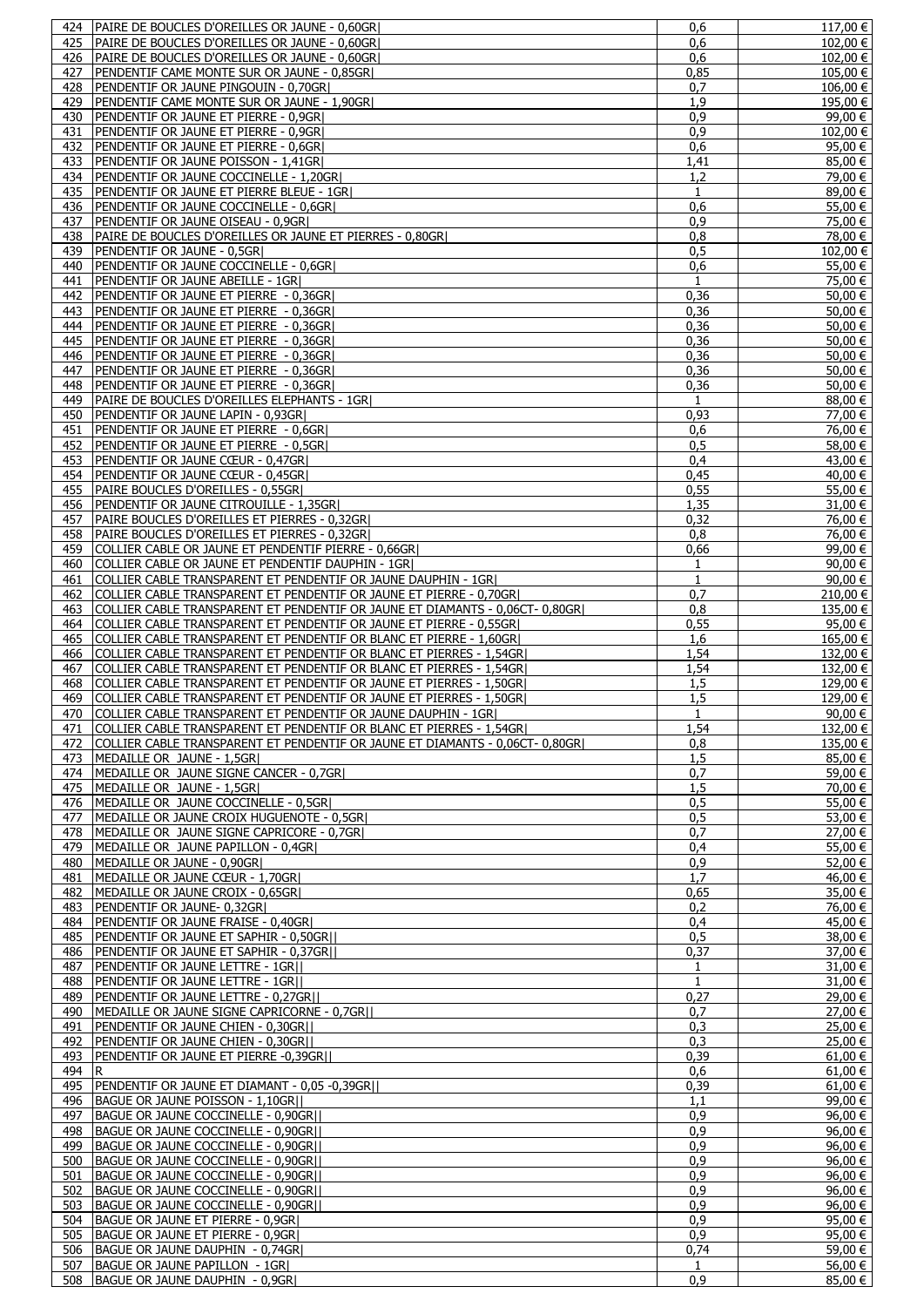|            | PENDENTIF OR JAUNE ET DIAMANT - 0,05 -0,39GR                                                                                    | 0,39           | 61,00 €                  |
|------------|---------------------------------------------------------------------------------------------------------------------------------|----------------|--------------------------|
| 510        | <b>PENDENTIF OR JAUNE TITI - 1,80GRI</b>                                                                                        | 1,8            | 87,00 €                  |
| 511        | PENDENTIF OR JAUNE COCCINELLE - 0,80GR                                                                                          | 0,8            | 44,00 €                  |
| 512        | PAIRE DE BOUCLES D'OREILLES COCHONS - 0.8GRI                                                                                    | 0,8            | 40,00 €                  |
| 513        | PAIRE DE BOUCLES D'OREILLES CANARDS - 0,6GR                                                                                     | 0,6            | 59,00 €                  |
| 514        | PAIRE DE BOUCLES D'OREILLES CHAMPIGNONS - 0,7GR                                                                                 | 0,7            | 55,00 €                  |
| 515        | PAIRE DE BOUCLES D'OREILLES OR JAUNE - 0,60GR                                                                                   | 0,6            | 45,00 €                  |
| 516        | PAIRE DE BOUCLES D'OREILLES OR JAUNE PENDANTES - 1,4GR                                                                          | 1,4            | 55,00 €                  |
| 517        | BAGUE DEMI ALLIANCE OR BLANC ET DIAMANTS - 0,50CT - 4,5GR                                                                       | 4,5            | 2 295,00 €               |
| 518        | BAGUE OR BLANC ET DIAMANTS - 0,60CT - 6,60GR                                                                                    | 6,6            | 1 990,00 €               |
| 519        | BAGUE DEMI ALLIANCE OR BLANC ET DIAMANTS - 0,20CT - 4,2GR                                                                       | 4,2            | $1\,550,00 \in$          |
| 520        | BAGUE SOLITAIRE OR BLANC ET DIAMANTS - 0,20CT - 2,70GR                                                                          | 2,7            | 1 978,00 €               |
| 521        | BAGUE OR JAUNE ET DIAMANT - 0,30CT - 4,70GR                                                                                     | 4,9            | 2 260,00 €               |
| 522        | BAGUE OR BLANC ET DIAMANTS - 0,12CT - 2,90GR                                                                                    | 2,9            | 897,00 €                 |
| 523        | BAGUE SOLITAIRE OR BLANC ET DIAMANT - 0.25CT - 2GR                                                                              | 2              | 955,00 €                 |
| 524        | BAGUE SOLITAIRE OR BLANC ET DIAMANT - 0,25CT - 3,1GR                                                                            | 3,1            | 1 395,00 €               |
| 525        | BAGUE OR BLANC ET DIAMANTS - 0,15CT - 4,8GR                                                                                     | 4,8            | 1755,00 €                |
| 526        | BAGUE OR JAUNE ET DIAMANTS - 0,80CT - 4,70GR                                                                                    | 4,7            | 1455,00€                 |
| 527        | BAGUE OR JAUNE ET DIAMANTS - 0,20CT - 4,5GR                                                                                     | 4,5            | 675,00 €                 |
| 528        | BAGUE OR JAUNE PIERRES ET DIAMANTS - 0,10CT - 7,5GR                                                                             | 7,5            | 999,00 €                 |
| 529        | PENDENTIF CROIX OR JAUNE ET DIAMANTS - 0,25CT - 1,10GR                                                                          | 1,1            | 695,00 €                 |
| 530        | CHAINE OR JAUNE ET PENDENTIF - 8GR                                                                                              | 8              | $\frac{1}{6}$ 55,00 €    |
| 531        | CHAINE OR JAUNE ET PENDENTIF SAPHIR ET DIAMANTS - 0.10CT - 3.7GR                                                                | 3.7            | 998,00€                  |
| 532        | CHAINE OR JAUNE ET PENDENTIF EMERAUDE ET DIAMANT - 0,05CT - 6,2GR                                                               | 6,2            | 996,00 €                 |
| 533        | CHAINE OR JAUNE ET PENDENTIF SAPHIR ET DIAMANT - 0,05CT - 6GR                                                                   | 6              | 997.00 €                 |
| 534        | COLLIER 2 ORS ET DIAMANTS - 0,07CT - 4GR                                                                                        | $\overline{4}$ | 653,00 €                 |
| 535        | PENDENTIF OR JAUNE SAPHIR ET DIAMANTS - 3CTS - 1,9GR                                                                            | 1,9            | 1 269,00 €               |
| 536        | BAGUE SOLITAIRE OR BLANC ET DIAMANT - 0,31CT - 3,30GR                                                                           | 3,3            | 2 190,00 €               |
| 537        | BAGUE OR JAUNE ET DIAMANTS - 0,50CT - 6,20GR                                                                                    | 6,2            | 2 059,00 €               |
| 538        | BAGUE 2 ORS ET DIAMANTS - 0,60CT - 5,50GR                                                                                       | 5,5            | 1 885,00 €               |
| 539        | BAGUE 3 ORS ET DIAMANTS - 0,60CT - 6,50GR                                                                                       | 6, 5           | 2 950,00 €               |
| 540        | BAGUE SOLITAIRE OR BLANC ET DIAMANT - 0,25CT - 4,10GR                                                                           | 4,1            | 1 380,00 €               |
| 541        | DEMI ALLIANCE OR BLANC ET DIAMANTS - 0,19CT - 3,30GR                                                                            | 3,3            | 1 590,00 €               |
| 542        | BAGUE 2 ORS ET DIAMANTS - 0,50CT - 4,70GR                                                                                       | 4,7            | 1 288,00 €               |
| 543        | BAGUE OR BLANC ET PIERRES - 7,1GR                                                                                               | 7,1            | 980,00 €                 |
| 544        | COLLIER CABLE OR BLANC ET PENDENTIF NACRE ET PIERRES - 16GR                                                                     | 16             | 1 795,00 €               |
| 545        | BAGUE OR JAUNE RUBIS ET DIAMANTS - 2,40GR                                                                                       | 2,4            | 590,00 €                 |
| 546        | BAGUE OR JAUNE RUBIS ET DIAMANTS - 0,20CT - 3,03GR                                                                              | 3,03           | 1 360,00 €               |
| 547        | BAGUE 2ORS EMERAUDE ET DIAMANTS - 0,21CT - 3,30GR                                                                               | 3,3            | 1 375,00 €               |
| 548        | BAGUE OR JAUNE SAPHIR ET DIAMANTS - 0,16CT - 4,95GR                                                                             | 4,95           | 761,00 €                 |
| 549        | BAGUE 2 ORS ET DIAMANTS - 0,70CT - 7,50GR                                                                                       | 7,5            | 2 099,00 €               |
| 550        | CHAINE OR BLANC ET PENDENTIF 2ORS ET DIAMANT - 0,20CT - 3,60GR                                                                  | 3,6            | $1560,00 \in$            |
| 551        | BAGUE OR JAUNE ET DIAMANTS - 0,75CT - 4,70GR                                                                                    | 4,7            | 1 480,00 €               |
| 552        | BAGUE OR JAUNE EMERAUDE ET DIAMANTS - 0,15CT - 2,50GR                                                                           | 2,5            | 488,00 €                 |
| 553        | BAGUE OR JAUNE SAPHIR ET DIAMANTS - 0,15CT - 2,80GR                                                                             | 2,8            | 832,00 €                 |
|            |                                                                                                                                 |                |                          |
| 554        | ALLIANCE OR BLANC ET DIAMANTS - 0,70CT - 2,20GR                                                                                 | 2.2            | 1 388,00 €               |
|            | 555 COLLIER OR JAUNE RUBIS ET DIAMANTS - 0.20CT - 8.80GR                                                                        | 8.8            | $1,650,00$ €             |
| 556        | BOUCLES D OREILLE DEUX ORS - 5,60GR                                                                                             | 5,6            | 850,00€                  |
| 557        | DEMI ALLIANCE OR BLANC ET DIAMANTS - 0,15CT - 3,20GR                                                                            | 3,2            | 1 388,00 €               |
| 558        | BAGUE OR BLANC SAPHIR ET DIAMANTS - 0,14CT - 2,65GR                                                                             | 2,65           | 597,00 €                 |
| 559        | PENDENTIF OR JAUNE - 1,98GR                                                                                                     | 1,98           | 255,00 €                 |
| 560        | BAGUE 2ORS ET DIAMANTS - 0,15CT - 4,20GR                                                                                        | 4,2            | 699,00 €                 |
| 561        | BAGUE 2ORS ET DIAMANTS - 0,36CT - 2,60GR                                                                                        | 2,6            | 958,00€                  |
| 562        | COLLIER CABLE OR JAUNE ET PENDENTIF OR BLANC ET DIAMANT - 0,15CT - 3,70GR                                                       | 3,7            | 795,00 €                 |
| 563        | PAIRE BOUCLES D OREILLES OR BLANC ET DIAMANTS - 0,20CT - 2,30GR                                                                 | 2,3            | 855,00 €                 |
| 564        | BAGUE OR BLANC ET DIAMANTS - 0,40CT - 5,40GR                                                                                    | 5,4            | 1 055,00 €               |
| 565        | BAGUE OR JAUNE ET DIAMANTS - 0,41CT - 2,65GR                                                                                    | 2,65           | 1 185,00 €               |
| 566        | BAGUE 2ORS ET DIAMANTS - 0,18CT - 2,50GR                                                                                        | 2,5            | 585,00 €                 |
| 567        | BAGUE SOLITAIRE OR BLANC ET DIAMANT - 0,25CT - 3,30GR                                                                           | 3,3            | 1 290,00 €               |
| 568        | BAGUE SOLITAIRE OR BLANC ET DIAMANT - 0,35CT - 2,70GR                                                                           | 2,7            | 1 978,00 €               |
| 569        | BAGUE OR BLANC DIAMANTS ET PIERRE - 0,20CT - 5GR                                                                                | 5              | 699,00 €                 |
| 570        | BAGUE 2 ORS PERLE ET DIAMANTS - 5,50GR                                                                                          | 5,5            | 990,00 €                 |
| 571        | DEMI ALLIANCE OR JAUNE ET DIAMANTS - 0,50CT - 2,90GR                                                                            | 2,9            | 1 099,00 €               |
| 572        | BAGUE OR BLANC ET PERLE - 2,85GR                                                                                                | 2,85           | 495,00 €                 |
| 573        | BOUCLES D OREILLE DEUX ORS - 4,10GR                                                                                             | 4,1            | 398,00 €                 |
| 574        | DEMI ALLIANCE OR BLANC ET DIAMANTS - 0,20CT - 5,30GR                                                                            | 5,3            | 1 499,00 €               |
| 575        | ALLIANCE OR BLANC ET DIAMANTS - 0,35CT - 2,20GR                                                                                 | 2,2            | 788,00 €                 |
| 576        | BAGUE OR BLANC ET PERLE - 5,2GR                                                                                                 | 5,2            | 698,00 €                 |
| 577        | BAGUE OR BLANC ET PIERRES - 5,7GR                                                                                               | 5,7            | 597,00 €                 |
| 578        | BAGUE 2 ORS RUBIS ET DIAMANTS - 2,50GR                                                                                          | 2,5            | 555,00 €                 |
| 579        | DEMI ALLIANCE OR BLANC ET DIAMANTS - 0,27CT - 3,56GR                                                                            | 3,56           | 890,00 €                 |
| 580        | BOUCLES D OREILLES OR BLANC ET DIAMANTS - 3GR                                                                                   | 3              | 795,00 €                 |
| 581        | ALLIANCE 2ORS ET DIAMANTS - 0,60CT - 6,10GR                                                                                     | 6,1            | 1499,00€                 |
| 582        | COLLIER CABLE OR BLANC ET PENDENTIF OR BLANC ET DIAMANTS - 0,25CT - 8,60GR                                                      | 8,6            | 1 288,00 €               |
| 583        | GOURMETTE OR BLANC - 2,20GR                                                                                                     | 2,2            | 256,00 €                 |
| 584        | DEMI ALLIANCE OR JAUNE ET DIAMANTS - 0,65CT - 5,40GR                                                                            | 5,4            | 1 390,00 €               |
| 585        | CHAINE OR BLANC ET PENDENTIF OR BLANC ET DIAMANTS - 0,15CT - 5,9GR                                                              | 5,9            | 1 255,00 €               |
| 586        | PENDENTIF OR BLANC ET DIAMANTS CŒUR - 6,40GR                                                                                    | 6,4            | 1788,00€                 |
| 587        | BOUCLES D OREILLES OR BLANC ET DIAMANTS - 3,7GR                                                                                 | 3,7            | 775,00 €                 |
| 588        | BAGUE 2ORS ET DIAMANTS - 0,25CT - 2,70GR                                                                                        | 2,7            | 897,00 €                 |
| 589        | BAGUE 2 ORS ET DIAMANTS - 0,40CT - 6,20GR                                                                                       | 6,4            | 1495,00€                 |
| 590        | PENDENTIF CŒUR BLANC ET DIAMANTS - 1,80GR                                                                                       | 1,8            | 599,00 €                 |
| 591        | PENDENTIF CŒUR BLANC ET DIAMANTS - 1,30GR                                                                                       | 1,3            | 455,00 €                 |
| 592<br>593 | CHAINE OR BLANC ET PENDENTIF OR BLANC ET DIAMANTS - 0,15CT - 5,9GR<br>CHAINE 2ORS ET PENDENTIF 2ORS ET DIAMANT - 0,19CT - 4,8GR | 5,9<br>4,8     | 1 255.00 €<br>1 395,00 € |